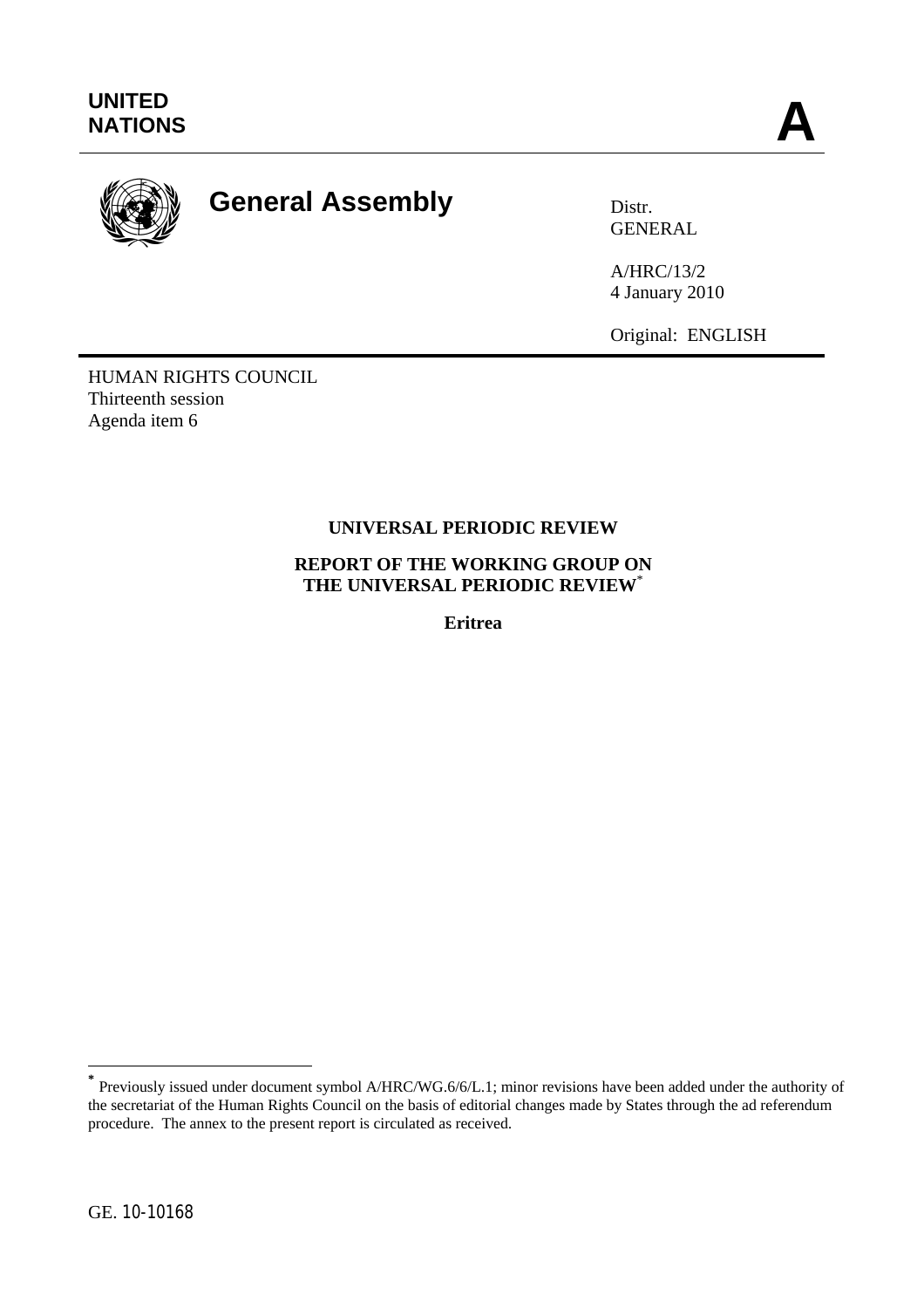# **CONTENTS**

|                                                                         | Paragraphs | Page          |
|-------------------------------------------------------------------------|------------|---------------|
|                                                                         | $1 - 4$    | 3             |
| I. SUMMARY OF THE PROCEEDINGS OF THE REVIEW PROCESS  5 - 78             |            | 3             |
|                                                                         |            | $\mathcal{R}$ |
| B. Interactive dialogue and responses by the State under review 25 - 78 |            | 6             |
|                                                                         |            | 14            |
|                                                                         |            |               |

## **Annex**

|--|--|--|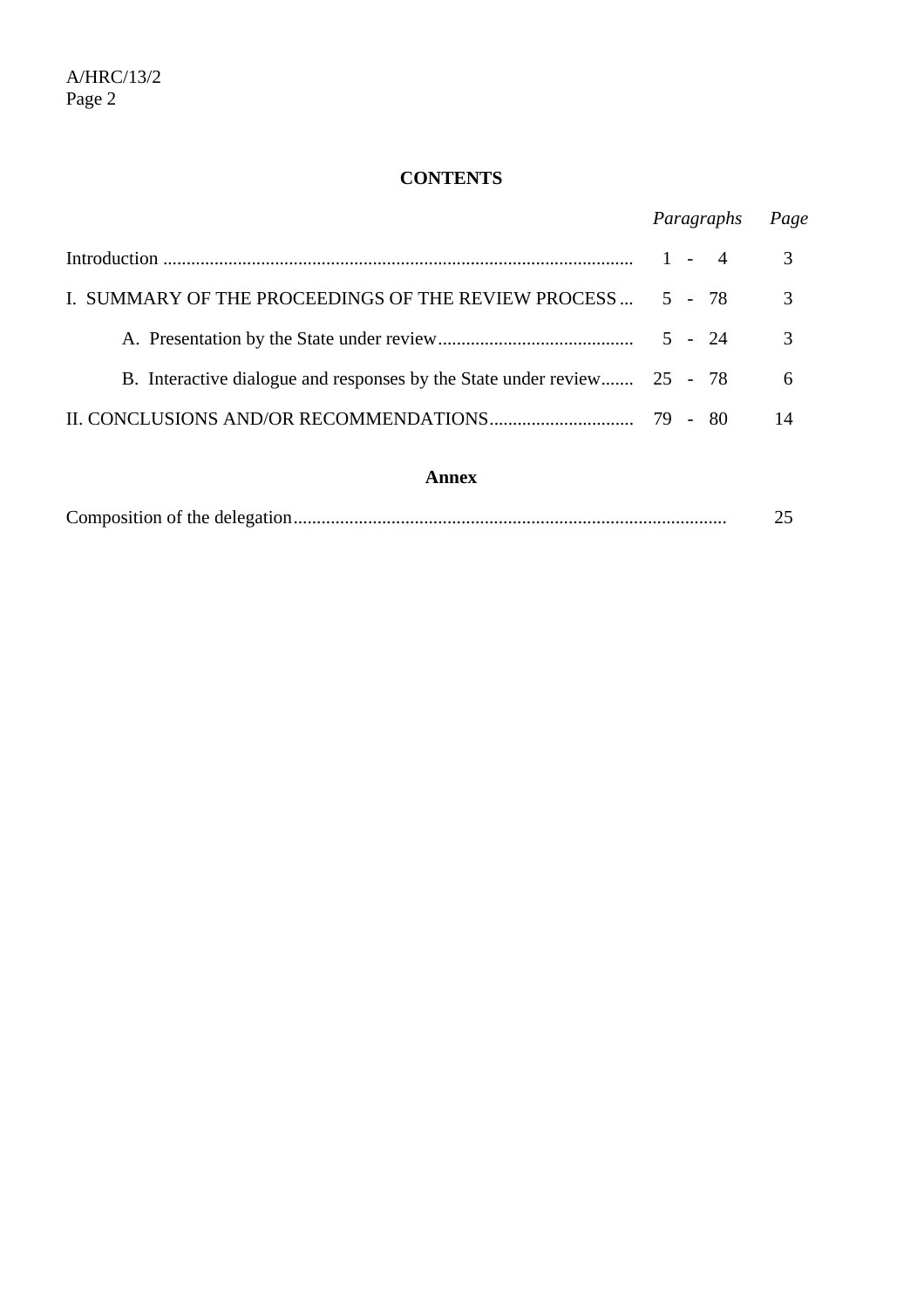## **Introduction**

1. The Working Group on the Universal Periodic Review, established in accordance with Human Rights Council resolution 5/1 of 18 June 2007, held its sixth session from 30 November to 11 December 2009. The review of Eritrea was held at the 1st meeting on 30 November 2009. The delegation of Eritrea was headed by Dr. Girmai Abraham, Economic Advisor in the Ministry of National Development. At its 5<sup>th</sup> meeting held on 2 December 2009, the Working Group adopted the present report on Eritrea.

2. On 7 September 2009, the Human Rights Council selected the following group of rapporteurs (troika) to facilitate the review of Eritrea: Angola, Italy and Saudi Arabia.

3. In accordance with paragraph 15 of the annex to resolution 5/1, the following documents were issued for the review of Eritrea:

 (a) A national report submitted/written presentation made in accordance with paragraph 15 (a) (A/HRC/WG.6/6/ERI/1);

 (b) A compilation prepared by the Office of the High Commissioner for Human Rights (OHCHR) in accordance with paragraph 15 (b) (A/HRC/WG.6/6/ERI/2);

 (c) A summary prepared by OHCHR in accordance with paragraph 15 (c) (A/HRC/WG.6/6/ERI/3).

4. A list of questions prepared in advance by Germany, Sweden, the United Kingdom of Great Britain and Northern Ireland, Argentina, the Czech Republic, Latvia and the Netherlands was transmitted to Eritrea through the troika. These questions are available on the extranet of the Working Group.

## **I. SUMMARY OF THE PROCEEDINGS OF THE REVIEW PROCESS**

#### **A. Presentation by the State under review**

5. At the first meeting of the sixth session of the Working Group, on 30 November 2009, the delegation of Eritrea led by. Dr. Girmai Abraham, Economic Advisor in the Ministry of National Development, introduced the report, indicating that Eritrea viewed this exercise as an important vehicle for presenting its record on human rights, both achievements and challenges.

6. The delegation underlined that the strong belief of both the people and the Government of Eritrea in, among other things, the right to life, liberty and security of the human person, was deeply rooted in the culture and history of the country. No people without such a belief would have paid such a high price as the people of Eritrea did to secure that right for themselves. Even during the most trying and harshest times of the independence struggle, the then Eritrean People's Liberation Front accorded humane treatment to Ethiopian prisoners of war. It did so out as a matter of principle and with a compelling vision as to the future relations between the two neighbouring countries.

7. The delegation indicated that, notwithstanding the fact that Eritrea's independence was won through military victory, the then Transitional Government of Eritrea had chosen in 1991 not to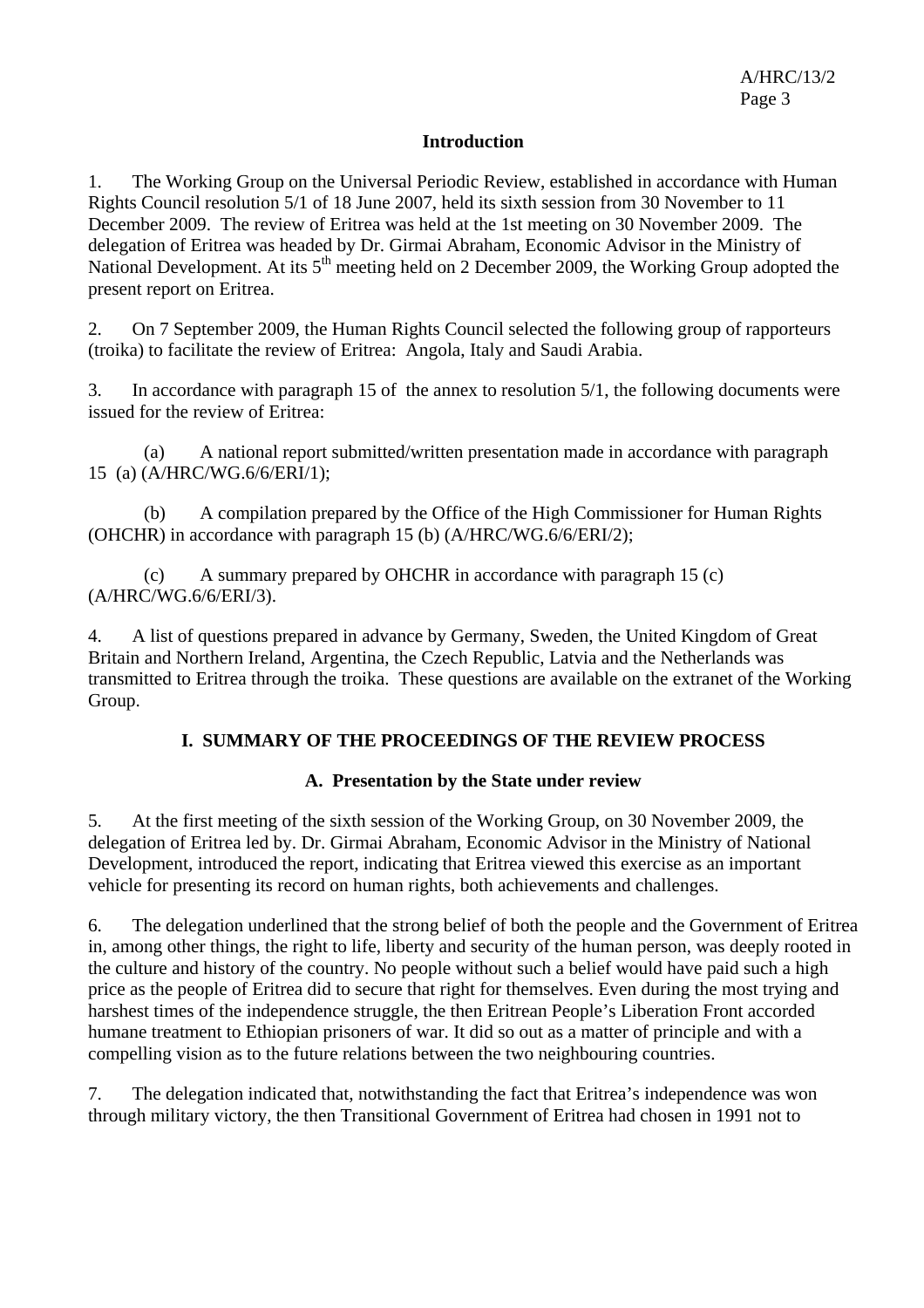A/HRC/13/2 Page 4

declare outright independence on account of that victory. Instead, it put the matter in the hands of the Eritrean people in the form of a free, open and internationally monitored referendum.

8. In 1995 the Government, of its own free will and initiative, formed a commission to prepare a national constitution for Eritrea. The Commission, through a transparent and widely participatory process, drafted a constitution, which was subsequently ratified by a Constituent Assembly in 1997. Eritrea had every intention of fully implementing the Constitution. Unfortunately, that intention was mired in the 1998-2000 war with Ethiopia. The full and undivided attention of the Government and the Eritrean people had to be redirected to the defence of the country's hard-won independence and sovereignty.

9. The delegation noted that in the view of some critics, the validity and usefulness of the Constitution solely depends on whether or not Eritrea held national elections. As important as national elections were, the Constitution also dealt with other fundamental rights, freedoms and duties, including the protection of women's rights, the rights of the child, sustainable development, safeguarding the environment and the right to property. The delegation affirmed that Eritrea was for the most part implementing the Constitution.

10. Concerning the rights of women, the Eritrean Constitution and other pertinent laws, including the Transitional Civil Code, the Transitional Penal Code, the Land Proclamation, the Election of Regional Assemblies Proclamation and the Proclamation to Abolish Female Circumcision, protect and safeguard the rights of women.

11. With respect to the rights of the child, Eritrea signed and ratified the Convention on the Rights of the Child (CRC) in August 1994. In 2000, Eritrea also signed and ratified the African Charter on the Rights and Welfare of the Child, and in 2005 acceded to the Optional Protocols to CRC on the sale of children, child prostitution and child pornography and on the involvement of children in armed conflict. Various initiatives have been carried out to ensure the implementation of CRC.

12. The delegation indicated that the idea that Eritrea recruits underage children for military service, subjects them to detention or maltreats them is inconsistent both with the ideals of the Government and its practice on the ground. National service, as a legal requirement, begins at 18 years of age and there is no such a thing as forced recruitment. Students attending the twelfth grade and preparing for the school leaving certificate exam in Sawa should not be confused with national service conscripts.

13. Eritrea indicated that there were around 100,000 persons with disabilities in the country, 20,000 of whom were veterans. The devastation brought about by a war affected not only the disabled war veterans but also the surviving families of martyrs. Social ills such as HIV/AIDS, poverty, parental death and family breakdowns had also contributed to the social welfare challenges Eritrea continued to face.

14. Regarding the right to development, Eritrea fully endorses the approach defined by General Assembly resolution 46/128 of 4 December 1986 and the 1993 Vienna Declaration and Programme of Action, and has acted accordingly since independence. As a result, the average Eritrean citizen enjoys far greater access to education, health, water, sanitary facilities, credit and microfinance facilities, transportation and electricity services and specialized capacity-building opportunities than ever before. The Government considers this as a more meaningful expression of its duty and responsibility to protect the democratic and human rights of the Eritrean people.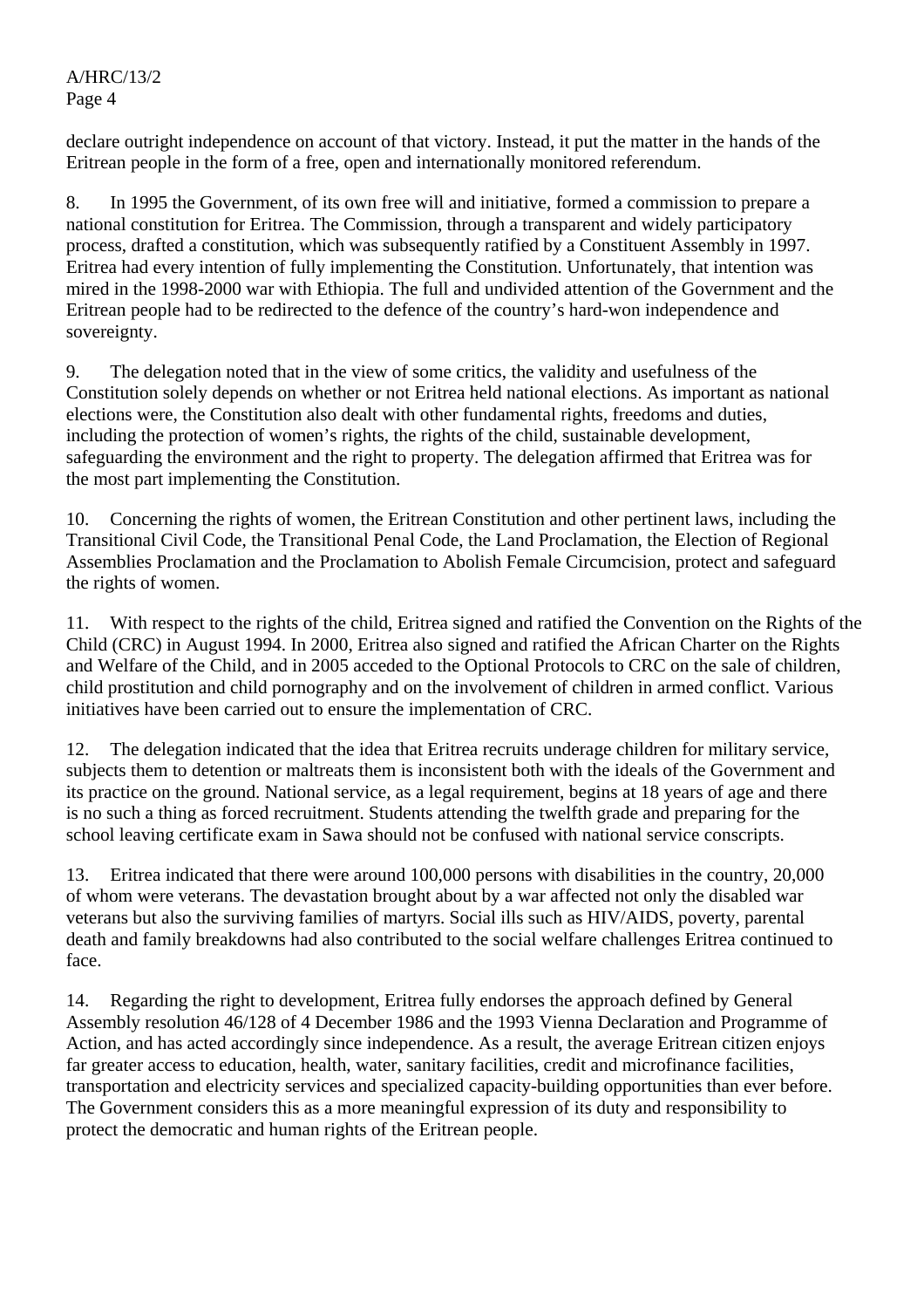15. Like all colonized nations, Eritrea had suffered from development dualism. Large parts of the country were marginalized during the European colonial period, the period when the modernization of Eritrea took root. The Government had long recognized the threat to national security, communal harmony and sustainable development that such dualism could have on the young State. Thus, the Government's development programmes after independence began from the periphery and deliberately moved towards the centre. The Government views the existing communal, ethnic and religious harmony as a cornerstone of Eritrea's sustainable and peaceful development. In this connection, it views any pressure on the country by outside forces to adopt practices, policies and models of development and governance that would in any way tamper with Eritrea's ethnic and communal harmony as counterproductive and contrary to the best interest of Eritrea.

16. Eritrea considers access to food for all citizens as a human right and has invested heavily in food security. At the moment, Eritrea is not self-sufficient in food production. It thus welcomed and appreciated food aid from donor agencies, provided the food aid modalities did not create dependency, introduce market distortions and above all, did not hamper the development of the agricultural sector. In the Government's view, it is not too much to ask that those interested in forming a meaningful partnership with Eritrea make adjustments in their food aid policies, distribution modalities and even legislation, in order to help the country make effective use of their support.

17. Eritrea prepared its first report on the Millennium Development Goals in November 2006. The report concluded that Eritrea was on track to achieve six of the eight goals. Eritrea was one of only 16 countries worldwide and one of four countries in Africa expected to achieve most, if not all, of the goals by the target year of 2015.

18. Concerning the right to education, Eritrea has since independence been expending large amounts of resources to implement its education policy and realize its vision. Consequently, significant progress has been made in all spheres of education.

19. On the right to health, Eritrea's long-term vision is the development of a health-care system in which all citizens have easy access to quality health services at affordable cost. From 1995 to2009, life expectancy increased from 45 to 61.8 years; infant mortality decreased from 72 to 48 deaths per 1,000 live births; and the under-five mortality rate dropped from 136 to 93 deaths per 1,000 live births. The malaria morbidity and mortality rate has dropped by over 80 per cent since 1999, making Eritrea one of the few countries in sub-Sahara Africa to meet the targets of the Abuja Declaration to Roll Back Malaria. HIV prevalence has been kept under control at below 2.4 per cent and Eritrea is projected to be on track to achieve the Millennium Declaration health targets by 2015.

20. Recognizing the corrosive impact that corruption could have on society and government, Eritrea established in 1995 a Special Court to implement its zero tolerance policy on corruption. In particular, the Special Court has been empowered to hear and decide cases involving corruption, fraud, theft and embezzlement pursuant to the relevant provisions of the Transitional Penal Code. Insinuations that the Special Court adjudicated matters outside its mandate have no validity.

21. The Eritrean Constitution and other pertinent laws expressly provide that citizens have the freedom to practice any religion and to manifest such practice. During the 30-year struggle for national independence, all nine Eritrean nationalities with different faiths, languages and cultures were united as one and built a secular State. Thus, the protection and guarantee of freedom of religion provided by Eritrean laws were only a confirmation of that tolerance. In 1995, the Government established the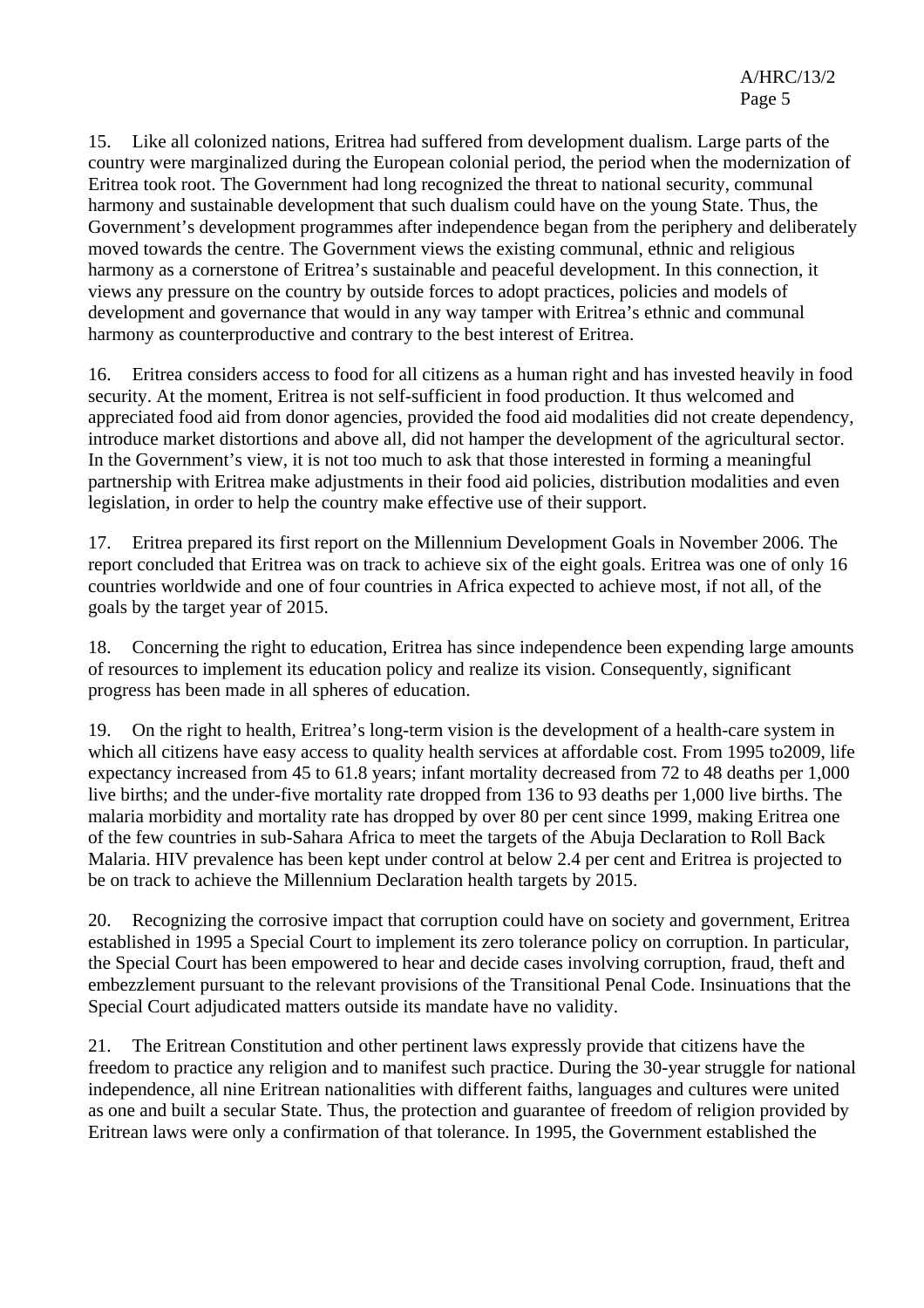A/HRC/13/2 Page 6

Department of Religious Affairs entrusted with liaising between government and religious institutions. The Proclamation not only guarantees freedom of religion but also reaffirms that Eritrea is a secular State with a clear separation of religion and state.

22. The delegation indicated that Eritrea remained actively engaged with OHCHR, the treaty bodies and special procedures of the Human Rights Council. Pursuant to its treaty commitments, Eritrea has submitted its periodic reports on the implementation of CRC and the Convention on the Elimination of All Forms of Discrimination against Women to the respective committees. Additional information has also been provided to the committees.

23. Upon liberation, Eritrea inherited a devastated economy and infrastructure, dysfunctional institutions and an empty treasury. Nevertheless, Eritrea has succeeded in building a strong and functional government; defending its independence and sovereignty; building a cohesive and harmonious and united people; laying the foundation for rapid future social, economic, political and cultural development of the country; investing heavily in the social sector and economic infrastructure; and establishing and enacting the necessary legal infrastructure to govern virtually all spheres of life by adopting, with necessary amendments, a body of transitional codified laws. In addition, Eritrea has acceded to most of the core international human rights instruments. National codes based on the Eritrean Constitution have been drafted and are in the final stage of editing and translation into local languages.

24. In carrying out its development programmes, Eritrea has adopted a number of best practices, including effective community-based social protection programmes. In recognition of the equality of its ethnic communities, Eritrea, despite its limited resources, broadcasts radio programmes in nine local languages and television programmes in three local languages. The print media operate in three languages. The Universal Declaration of Human Rights has been translated into local languages and will be published shortly. Similarly, CRC has been published in six Eritrean languages.

#### **B. Interactive dialogue and responses by the State under review**

25. During the interactive dialogue, 39 delegations made statements. A number of delegations commended Eritrea for its participation in the universal periodic review and the dialogue with the Human Rights Council. Statements were also made thanking Eritrea for the submission of its national report but regretting its very late submission. Recommendations made during the interactive dialogue are to be found in section II of the present report.

26. Algeria recalled that the universal periodic review was not a place for confrontations but rather a way to assess progress and challenges. Therefore, Algeria hoped that the two-week interactive dialogue would be constructive and help move forward the cause. Algeria encouraged Eritrea to establish a national human rights institution in conformity with the Paris Principles. It congratulated Eritrea for having adhered to the Convention on the Elimination of All Forms of Discrimination against Women without reservations and welcomed the fact that 22 per cent of the members of Parliament are women. Algeria also noted the existence of plans and programmes for children. Algeria welcomed efforts made by Eritrea to eradicate female genital mutilation. Algeria added that Eritrea was affected by severe drought, which prevents its population from enjoying its right to food. Algeria made several recommendations.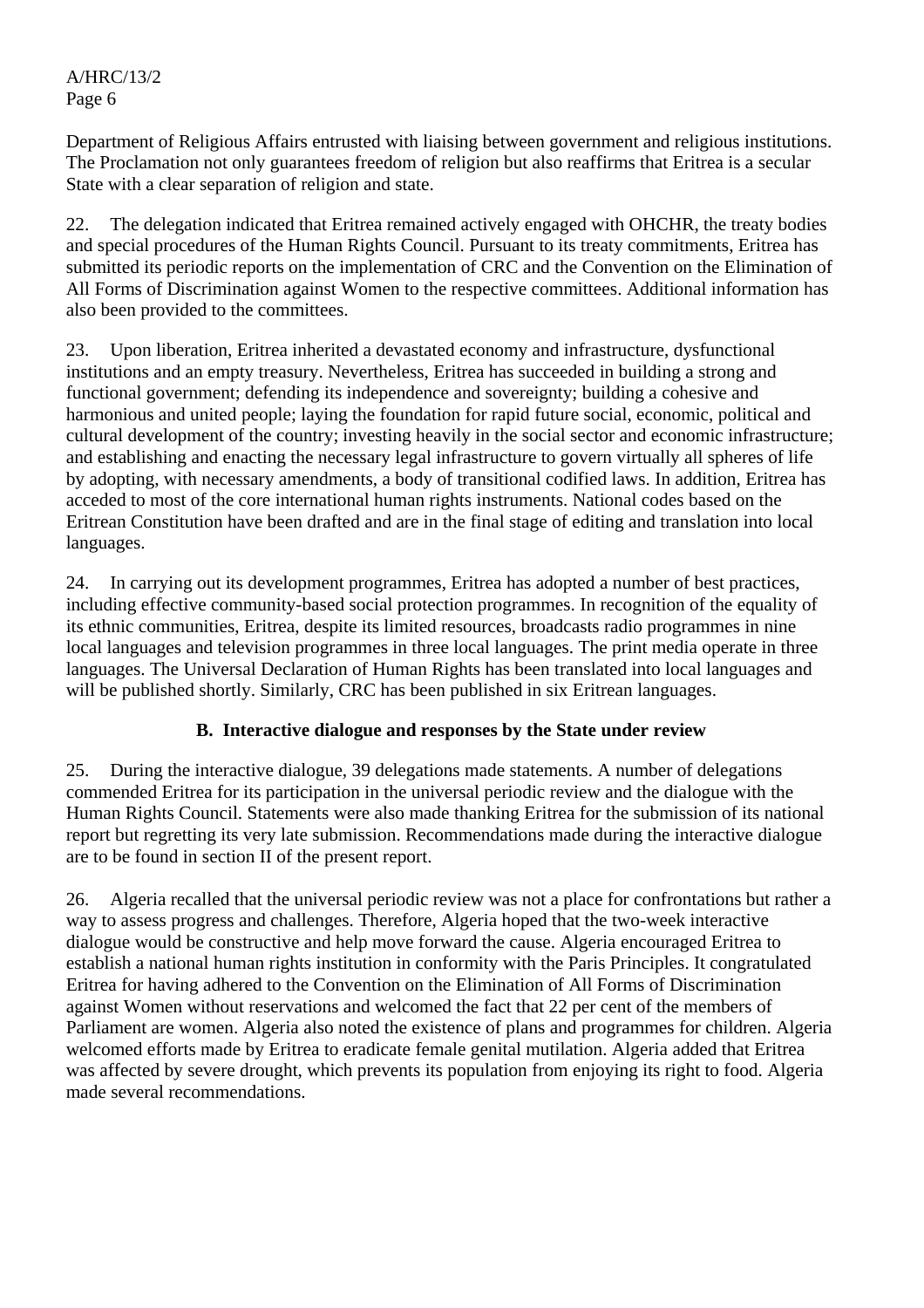27. Turkey stated that the 1997 Constitution upholds the rule of law and provides a solid basis for the protection of human rights. It encouraged Eritrea to pursue its efforts to implement the Constitution and commended its cooperation with the Committee on the Rights of the Child and the Committee on the Elimination of Discrimination against Women. It further encouraged Eritrea to accede to other international conventions and to cooperate with the Special Rapporteurs on freedom of opinion and expression and on freedom of religion or belief. Turkey encouraged Eritrea to continue to combat female genital mutilation and wished to have Eritrea's views on capacity building in human rights. Turkey made recommendations.

28. Sweden welcomed the constitutional provisions guaranteeing freedom of expression and allowing persons deprived of their liberty to have their cases heard by a court. It mentioned that widespread violations of freedom of expression are reported and that several journalists, among others, remain in detention without being heard by a court. Sweden stated that only the ruling party is able to act in Eritrea while persons involved in political issues are often harassed. Sweden commended Eritrea for having abolished female genital mutilation but expressed concerns regarding labour rights and women's and children's rights as well as freedom of religion or belief, among other issues Sweden made several recommendations.

29. Canada recognized the Eritrean Government's efforts to increase the level of representation of women in the national Parliament and its progress in increasing enrolment rates and gender equality in primary schools. Canada noted that Eritrea adopted a Constitution in 1997 which grants various freedoms and human rights safeguards, and welcomed the passing of the law banning female genital mutilation. Canada was concerned about, inter alia, restrictions on freedom of expression, religion, belief and assembly; criminalization of sexual activity between consenting adults of the same sex; arbitrary detention, torture and deaths in custody; and detainees' lack of access to adequate food, health care and basic services. Canada made a number of recommendations.

30. Egypt thanked Eritrea for its national report, which reflected both steps undertaken and challenges faced for the protection of human rights. Egypt commended Eritrea for its concrete results notably regarding the launch of the early childhood development programme, its commitment to combating female genital mutilation and the advocacy work carried out by the National Union of Eritrean Women and the initiatives to combat sexual exploitation of children. Egypt made several recommendations.

31. The United Arab Emirates noted that the Eritrean national report was drafted through a large national consultation. It also took note with satisfaction of the efforts made by Eritrea on the protection of children's and women's rights.

32. Brazil asked Eritrea to comment on the difficulties it faced in submitting its national report in a timely manner and recalled that it was ready to collaborate with developing countries in that regard. Brazil acknowledged that Eritrea is party to the core human rights instruments and that the national legislation provides for the protection of human rights but noted with concern numerous accounts of human rights violations. It asked for comments on efforts being made to strengthen the rule of law. Brazil commended Eritrea for its positive actions relating to education but expressed concern over the fact that all graduate university courses have been virtually shut. Brazil commended Eritrea for its policy relating to HIV/AIDS and asked for further elaboration on the situation. Brazil made several recommendations.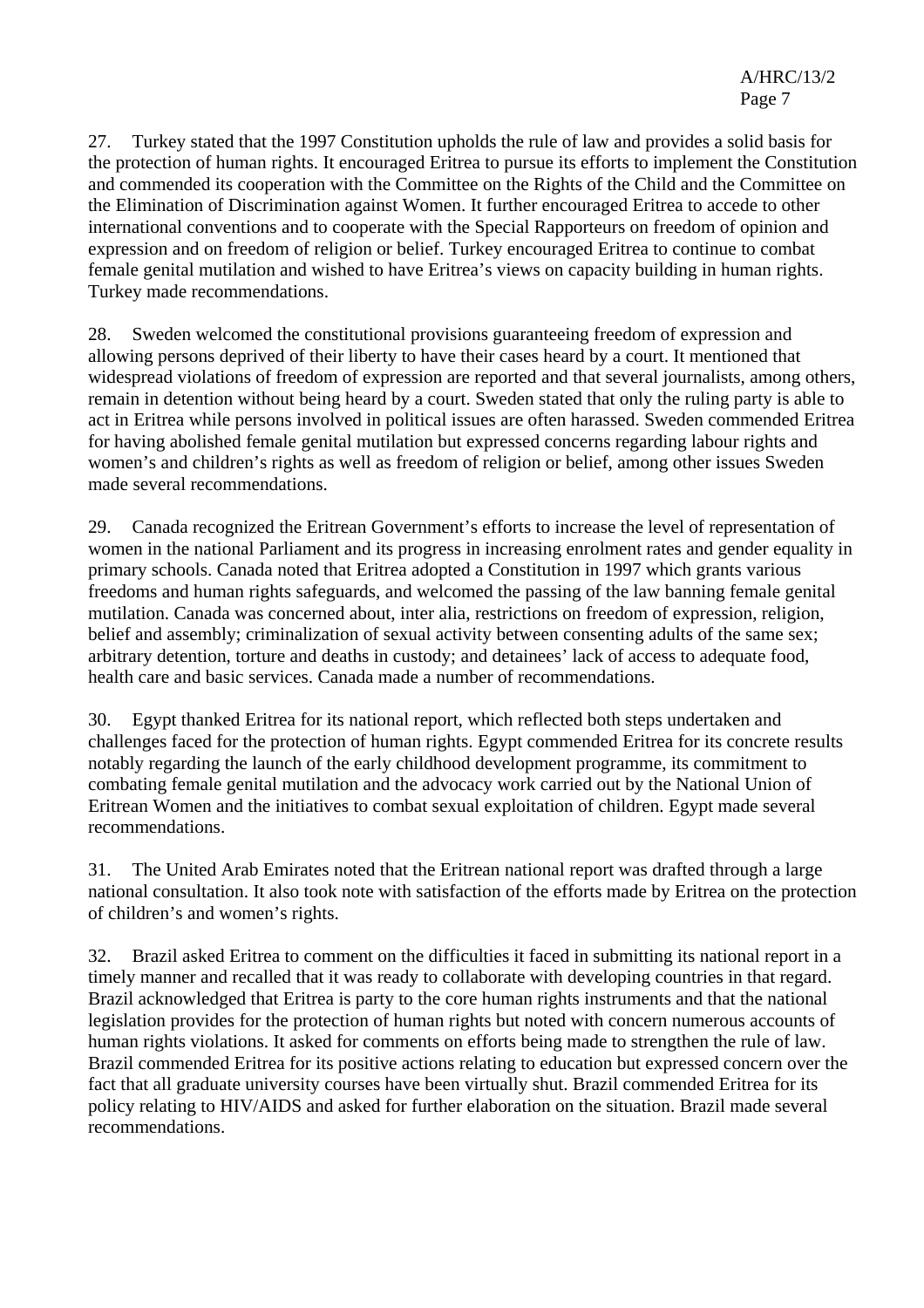33. The United Kingdom asked how civil society was engaged during the drafting of the national report and how the Government plans to engage with it in the follow-up to Eritrea's UPR. It stated its concern over the continued imprisonment and detainment without charge of a large number of political dissenters (notably the G 11), journalists and members of religious groups and asked whether the Government would reconsider its policies towards these detainees. The United Kingdom raised further questions and made a number of recommendations.

34. Mexico recognized challenges faced by Eritrea for its development due to the recent armed conflict. It welcomed the progress made in the implementation of its human rights obligations and the Millennium Development Goals, notably its legal measures on gender equity, the reintegration of orphans in families and the community rehabilitation of disabled persons. Mexico asked how national service is compatible with the enjoyment of all human rights by the population. Mexico made several recommendations.

35. The Netherlands commended Eritrea for its focus on the reconstruction and development of its economy, with the understanding that this will include the realization of economic, social and cultural rights as well as civil and political rights. The Netherlands made a number of recommendations.

36. Morocco commended Eritrea for putting an institutional and legal framework in place relating to human rights protection in spite of its development constraints. It noted difficulties encountered in the implementation of priority programmes and commended commitments made by Eritrea in the area of reconstruction and development. Morocco indicated that the actions taken to eradicate poverty and the reinforcement of the relevant programme had drawn its attention. Therefore Morocco asked for more information on the integration of human rights protection in that programme. Morocco inquired how Eritrea intended to involve civil society in programmes aimed at enhancing the situation of children and women. Morocco made several recommendations.

37. Austria welcomed the ratification by Eritrea of several core international human rights conventions, but expressed concerns regarding, inter alia, enforced disappearances, arrest without charges, torture and sometimes death in detention. It appreciated the adoption of a law abolishing female genital mutilation but remained concerned about the persistence of this phenomenon. It was also concerned about reports of rape and sexual slavery of female recruits in the armed forces. Austria made recommendations.

38. Cuba noted that the Eritrean national report presented both progress made and challenges faced by the country. It added that Eritrea is a small developing country victimized by the unjust international economic order. Cuba highlighted the progressive results achieved in the area of health and education. It noted the increasing school enrolment both in primary and secondary education in recent years and the doubling of the public budget allocated to education between 2000 and 2005. Cuba noted the efforts aimed at guaranteeing quality and accessible health services to all citizens. Cuba stated that strengthened of international cooperation would be a major contribution to the efforts being made by Eritrea. Cuba made several recommendations.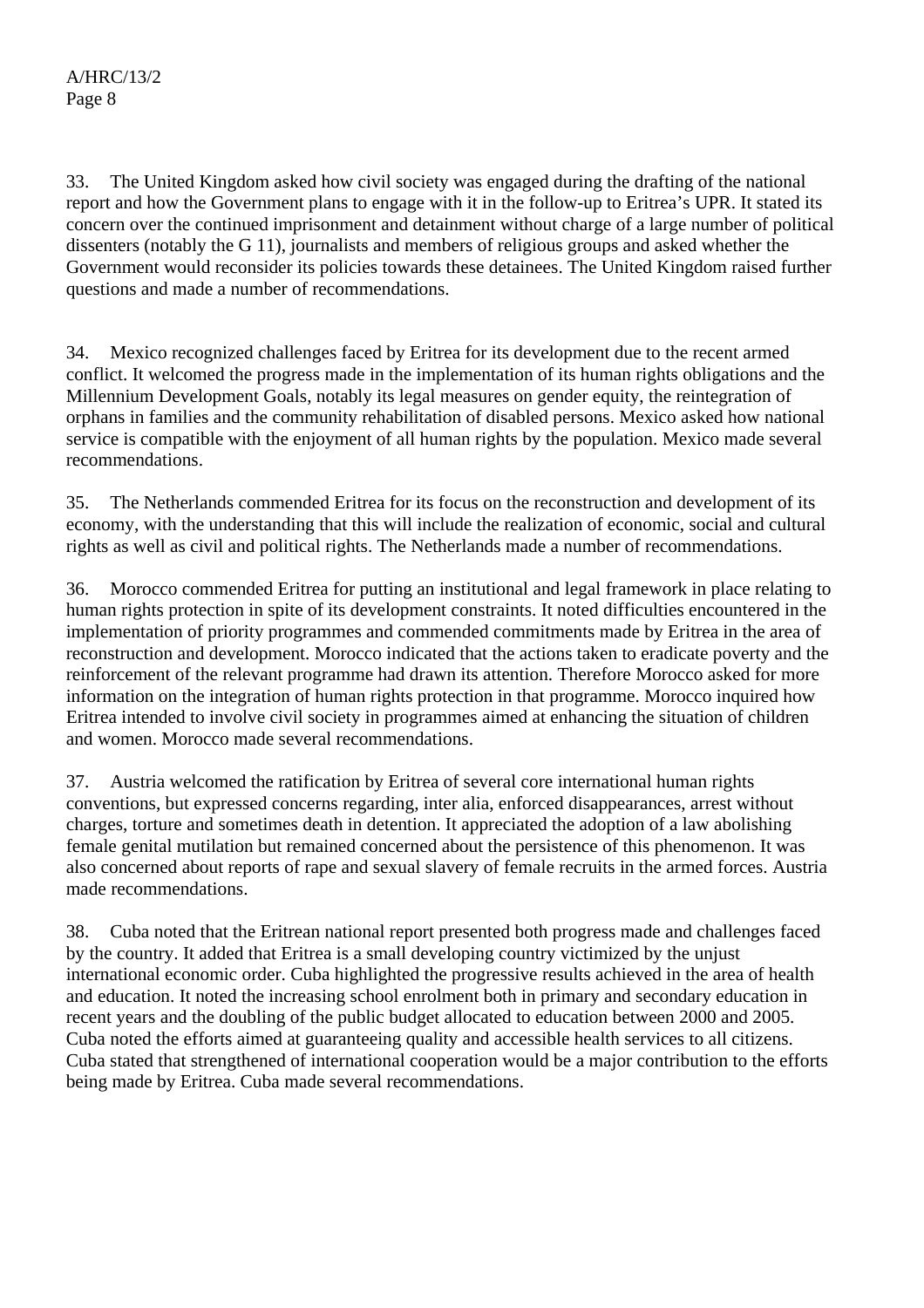39. Spain encouraged Eritrea to strengthen the rule of law as a basic means of protecting human rights and fundamental freedoms. It also addressed five issues, namely the cooperation with special procedures of the Human Rights Council, the ratification of international instruments, the death penalty, women rights and the implementation of the 1997 Constitution and made related recommendations.

40. Australia commended Eritrea for the adoption of the 2007 law abolishing female genital mutilation and its five-year strategic plan and the awareness-raising campaign in this regard. Australia was deeply concerned at the reported situation regarding the right to life, liberty and security of the person. It also noted the reported existence of secret detention facilities and shared the concerns of United Nations special procedures at reports of detention and torture of members of religious minority groups and reports of journalists being arbitrarily arrested and detained, and at the situation of human rights defenders resulting from restrictions placed on Eritrean and international non-governmental organizations. Australia made several recommendations.

41. France posed questions concerning invitations to Human Rights Council special procedures and Eritrea's intention to start real cooperation with them; the criminalization of female genital mutilation and action envisaged to implement relevant legislation; and freedom of movement at the borders and protection of the rights of Eritreans who are repatriated against their will. France made a number of recommendations.

42. Norway expressed the belief that civil society play an important role in fostering a culture of human rights, and that their active participation is essential to a meaningful UPR process. It appreciated that Eritrea is party to several human rights instruments but expressed concerned at the lack of implementation of fundamental human rights, including freedom of opinion, expression, association and peaceful assembly. Norway expressed concerns about reports indicating that children are victims of torture and cruel and degrading treatment by the police and military and about the situation of political prisoners and detained journalists. Noting that gender equality is an issue of highest importance to be addressed in Eritrea, Norway commended Eritrea's efforts to increase focus on gender issues. The promotion of a public stance against domestic violence and the work carried out by the National Union of Eritrean Women were mentioned. Norway made several recommendations.

43. Ireland welcomed Eritrea's commitment to abolishing female genital mutilationand the proclamation in 2007 which criminalizes the practice, and requested further information on the progress made to date. Ireland asked whether Eritrea would be willing to extent a standing invitation to the Human Rights Council special procedures. Ireland made recommendations.

44. Qatar noted that Eritrea spared no effort to respond to the urgent needs of the population and ensure development of the country for the achievement of all human rights. Qatar made reference to the five-year plan aimed at accelerating economic development, combating poverty and providing education, health care and employment opportunities for every citizen. Qatar noted with satisfaction the doubling of the budget allocated to education between 2000 and 2005 and valued the Government decision to allow children to study in their mother tongue in primary school. Qatar made a recommendation.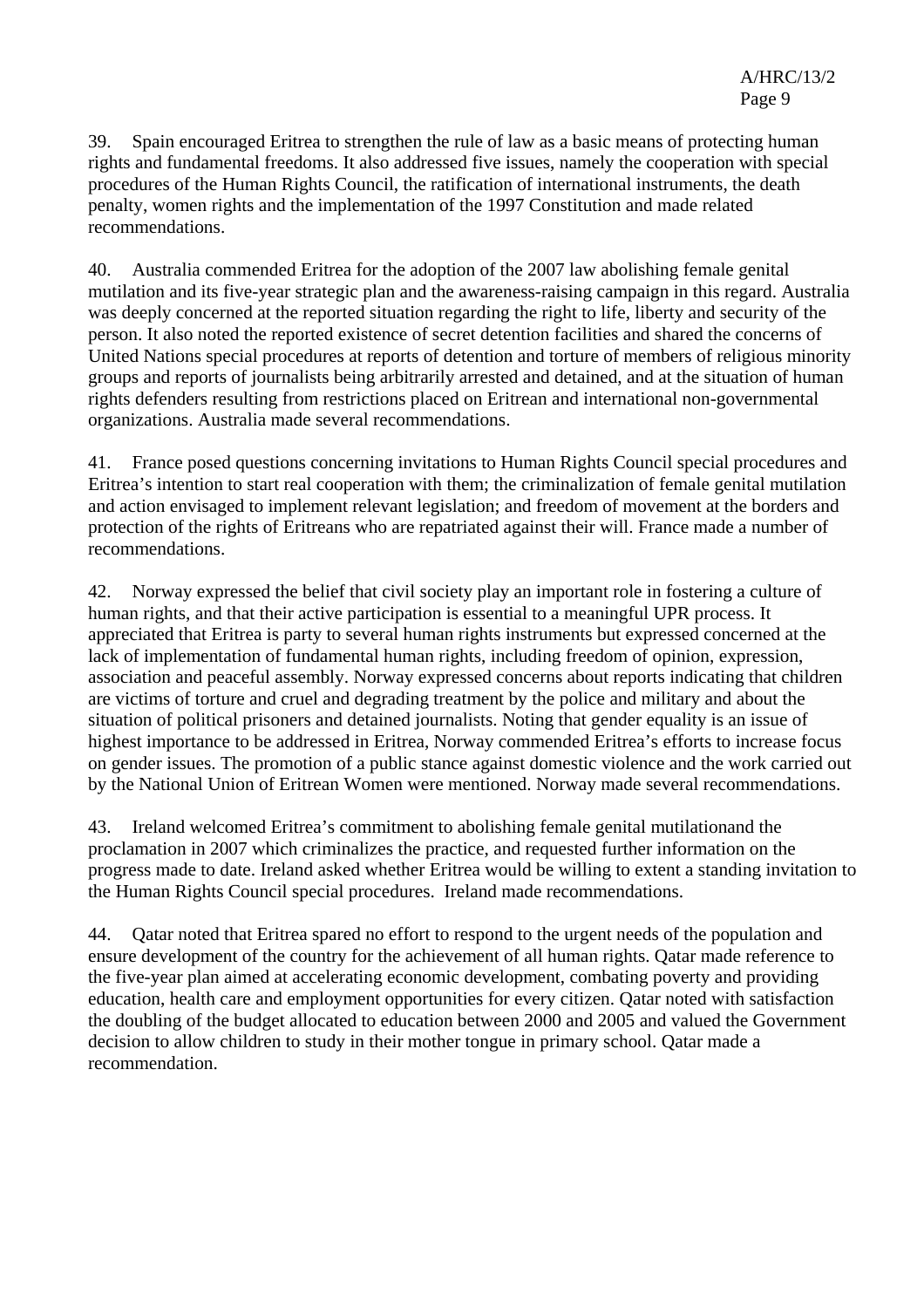A/HRC/13/2 Page 10

45. Chile welcomed the information provided on the measures adopted by the authorities in different areas with a view to improving the protection and promotion of human rights in a particularly complex context. Chile made a number of recommendations.

46. The delegation of Eritrea indicated that it had listened with great interest to the comments and recommendations made. It underlined that Eritrea's participation in the universal periodic review is a testimony to its commitment to the promotion and protection of human rights everywhere, including in Eritrea. Eritrea is interested in engaging in a constructive dialogue in order to advance all the rights of its people. It was important to stress the context under which Eritrea is functioning. As a post-war society, Eritrea has been facing several challenges. Before independence, almost all of Eritrea's youth were engaged in the war. They were denied the opportunity to go to school, to further their education and develop their skills, and therefore the country has little by way of finances, infrastructure and investment in the social sector.

47. The delegation replied to questions raised. Eritrea was very open to considering visits by organizations interested in human rights as long as it those visits were based on dialogue, partnership and respect for relationships.

48. On the issue of the 11 Government officials who are detained in Eritrea, they are treated humanely but visits are limited. This was a highly sensitive issue to Eritrea involving national security and the sovereignty of the country.

49. Concerning the issue of freedom of expression, the delegation stated that no one was imprisoned in Eritrea for merely expressing their views. Press freedom, on the other hand, was another matter. The Government with its principle of establishing a democratic and open society had originally given freedom of the press to privately owned businesses. Those newspapers started chipping away at the very fabric of the unity and harmony of Eritrean society and the country had to take corrective measures. Eritrea recognized that this was an outstanding issue which it was very much interested in looking at.

50. As regards national service, it is a legal requirement in Eritrea as in many other countries. Failure to perform national service renders offenders liable to punishment or financial penalty.

51. On the issue of allegations of sexual violence against female conscripts, the delegation stated that it was not a generalized problem in the country, although certain cases might exist. Sexual violence was not an issue in the country, despite indications to the contrary in some reports. The delegation did not believe that rape was a widespread problem either. Criminal provisions relating to rape and sexual abuse are severe.

52. Responding to the question of religious freedom, the delegation stated that there was religious tolerance in Eritrea, and there were no communal or faith problems in the country. Problems arose when religion was used for other purposes; otherwise there was no religious persecution. Religious intolerance was inconsistent with the principles and practice of Eritrea, as a pluralistic country.

53. Germany noted concerns expressed regarding the right to participate in public and political life, especially regarding severe restrictions on freedom of the press. Germany made reference to Internet censorship and to journalists at risk of arbitrary arrest and detention. Germany asked how Eritrea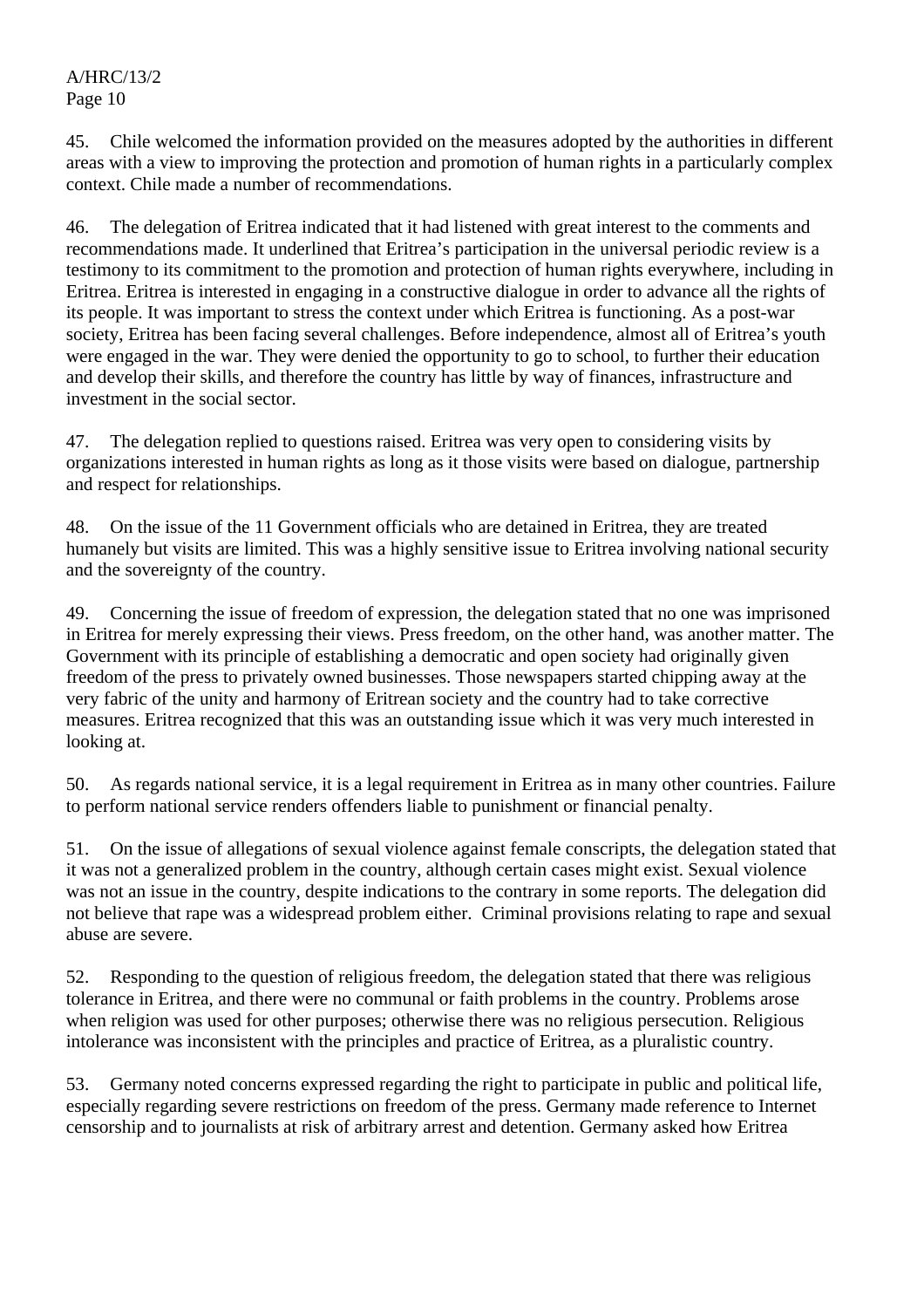addresses concerns about the prosecution of persons expressing dissenting views. Germany made several recommendations.

54. Switzerland thanked Eritrea for its national report and expressed its interest to receive more information as to the NGOs and civil society organizations that contributed to it.Switzerland recognized the efforts by Eritrea with the aim to developing the Millennium Development Goals objectives, in particular in the fields of gender equality in primary education, child health, maternal mortality, HIV/AIDS, malaria and access to water, while stating that the eradication of poverty and primary education for all were not yet achieved. Through the stakeholders' summary, Switzerland learnt of the existence of thousands of detainees who cannot exercise their rights, in contravention of the judicial safeguards guaranteed by international law. Switzerland made recommendations.

55. Pakistan appreciated the inclusive process used for the preparation of the national report, including the participation of civil society. While noting the challenges faced by Eritrea in rebuilding the country after 30 years of armed conflict, Pakistan stated that its aspiration to become a developed and democratic country was highly encouraging. Pakistan noted that women's participation had been ensured throughout the constitution-making process and that 30 per cent of the seats in Parliament were reserved for women. Pakistan asked for more information on the political participation of women, notably at local and community levels. Pakistan made reference to the five-year development plan and hoped that its implementation would play a key role in ensuring the human rights of the population. Pakistan made several recommendations.

56. Slovenia understood the sensitive political situation Eritrea was facing, but noted that political instability and unsolved borders disputes could not be an excuse for human rights abuses and violations. Slovenia appreciated Eritrea's efforts to eradicate female genital mutilation through law, but remained concerned about numerous reports of sexual abuses of female conscripts. Slovenia made a number of recommendations.

57. Argentina made reference to reports regarding violations of the human rights of civil society. It noted positively progress made in raising the age for military service and referred to the situation of minors detained, among other reasons, for not fulfilling military service. Argentina addressed the ratification of the International Convention for the Protection of All Persons from Enforced Disappearance. Argentina recognized that Eritrea has prohibited female genital mutilation although it is still reportedly practiced. Argentina made several recommendations

58. The Democratic Republic of the Congo noted that Eritrea had ratified the conventions under the competence of the International Labour Organization and that the Constitution guaranteed a wide range of human rights. It appreciated Eritrea's efforts for the promotion of women's rights, in particular marriage rights. The Democratic Republic of the Congo posed questions concerning transitional justice and education of young girls, and made recommendations.

59. Azerbaijan noted the elaboration of the five-year indicative development plan and the achievements in the fields of health and education. It made reference to the remarks of the Committee on the Rights of the Child on the improved school enrolment rate and the growing education budget. Azerbaijan commended Eritrea for its efforts to promote gender equality and to increase women's participation in all aspects of society and for the prohibition of female genital mutilation by law. It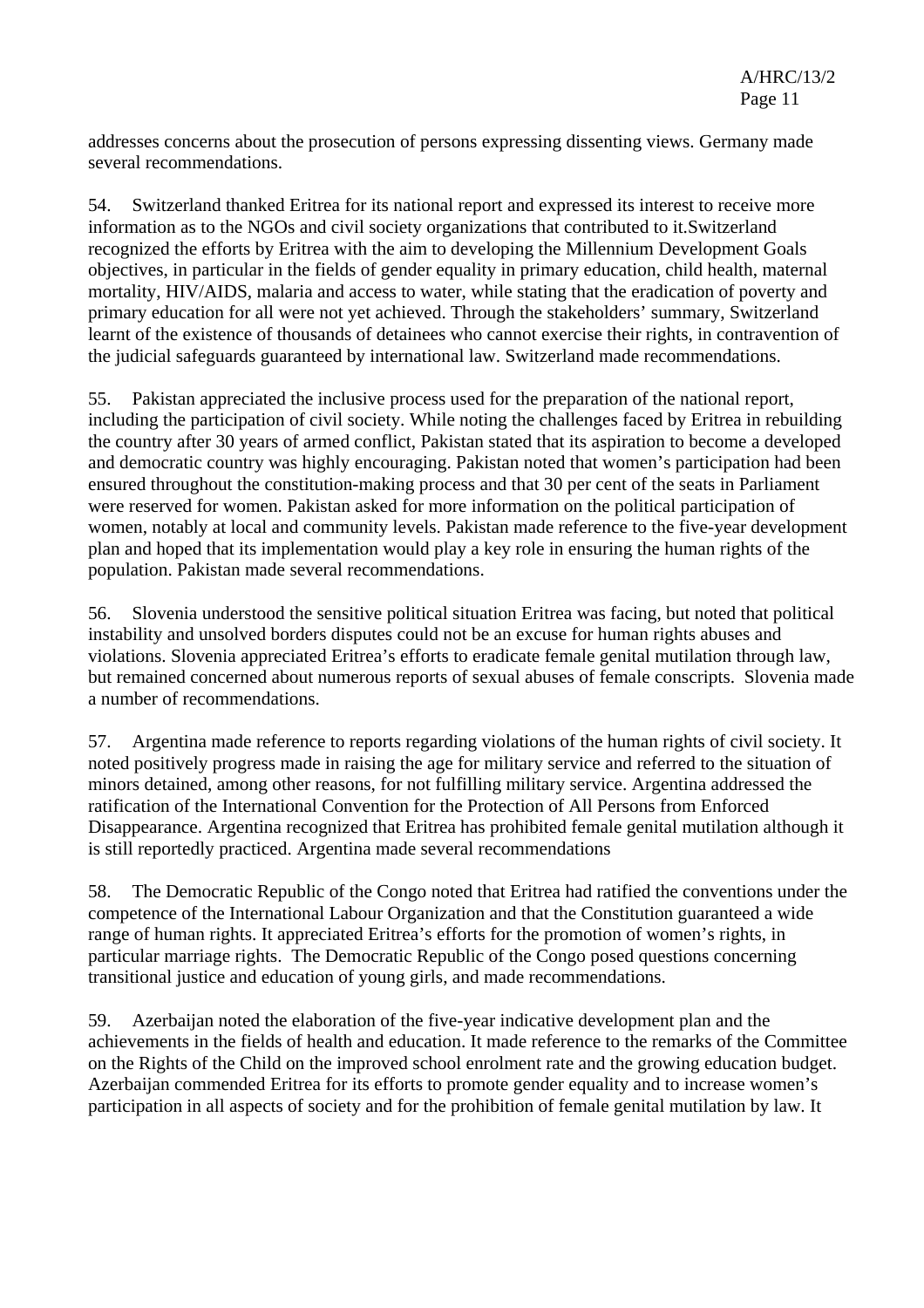noted that Eritrea intends to accede to the remaining core international human rights treaties and asked about measures taken to combat human trafficking. Azerbaijan made several recommendations.

60. Poland noted with appreciation the ratification of the Optional Protocols to the Convention on the Rights of the Child on the involvement of children in armed conflict and on the sale of children, child prostitution and child pornography and encouraged Eritrea to ratify other core universal human rights treaties. Poland made recommendations.

61. Latvia noted that several requests by special procedures mandate-holders to visit Eritrea had not been accepted yet, an issue that it had also addressed in a written question before the session of the Working Group, Latvia made a recommendation in this regard.

62. Malaysia noted the commitment of Eritrea to promote and protect human rights, demonstrated notably by its accession to a number of international human rights instruments. Malaysia noted the remaining gaps in their implementation due to the recent conflict. It also noted the proactive measures undertaken by Eritrea aimed at ensuring respect for human rights and the rule of law in spite of limited financial and human resources. Malaysia made several recommendations.

63. China noted that, despite numerous difficulties, Eritrea had made some major achievements, including the ratification in 2007 of the Convention on the Elimination of All Forms of Discrimination against Women, and the adoption of a law on female genital mutilation and actions plans for the protection of children rights and safe maternity. By 2015, Eritrea could realize the Millennium goal of gender equality in primary schools. Meanwhile, the country continues its efforts to meet goals in the areas of child health, access to safe water, HIV/AIDS and malaria. All this progress is hard-won because, as a developing country, Eritrea lacks structures and financial means.

64. Saudi Arabia noted that the Constitution enshrines provisions for the protection of human rights and fundamental freedoms, including the principle of non-discrimination. The Committee on the Rights of the Child had welcomed the progress made in promoting the rights of children. Saudi Arabia referred to the national report mentioning the active role of non-governmental organizations in various human rights fields. Saudi Arabia noted that Eritrea ratified various international human rights instruments and reported on their implementation. It added that OHCHR is involved in human rights activities in Eritrea. Saudi Arabia noted the commitments of Eritrea to promoting and protecting human rights and its efforts to meet the Millennium Development Goals, notably in the areas of education and children's health.

65. The United States of America expressed concerns with regard to the existence of special courts which are not bound by the criminal code; allegations that Eritreans in military services are used as labourers for their commanding officers and are requested to continue their service indefinitely; the treatment of migrants and asylum seekers forcibly returned to the country; violations of the right to privacy as same-sex activity is considered as a crime dealt with by the Penal Code; and the postponement of political elections. The United States made a number of recommendations.

66. Slovakia noted efforts made by Eritrea to build a legal framework to safeguard human rights despite existing challenges. Slovakia stated that the new legislation should provide for freedom of expression, assembly, movement and belief. Slovakia recalled the work of civil society in promoting human rights. Slovakia regretted that no consultation or dialogue had been organized with civil society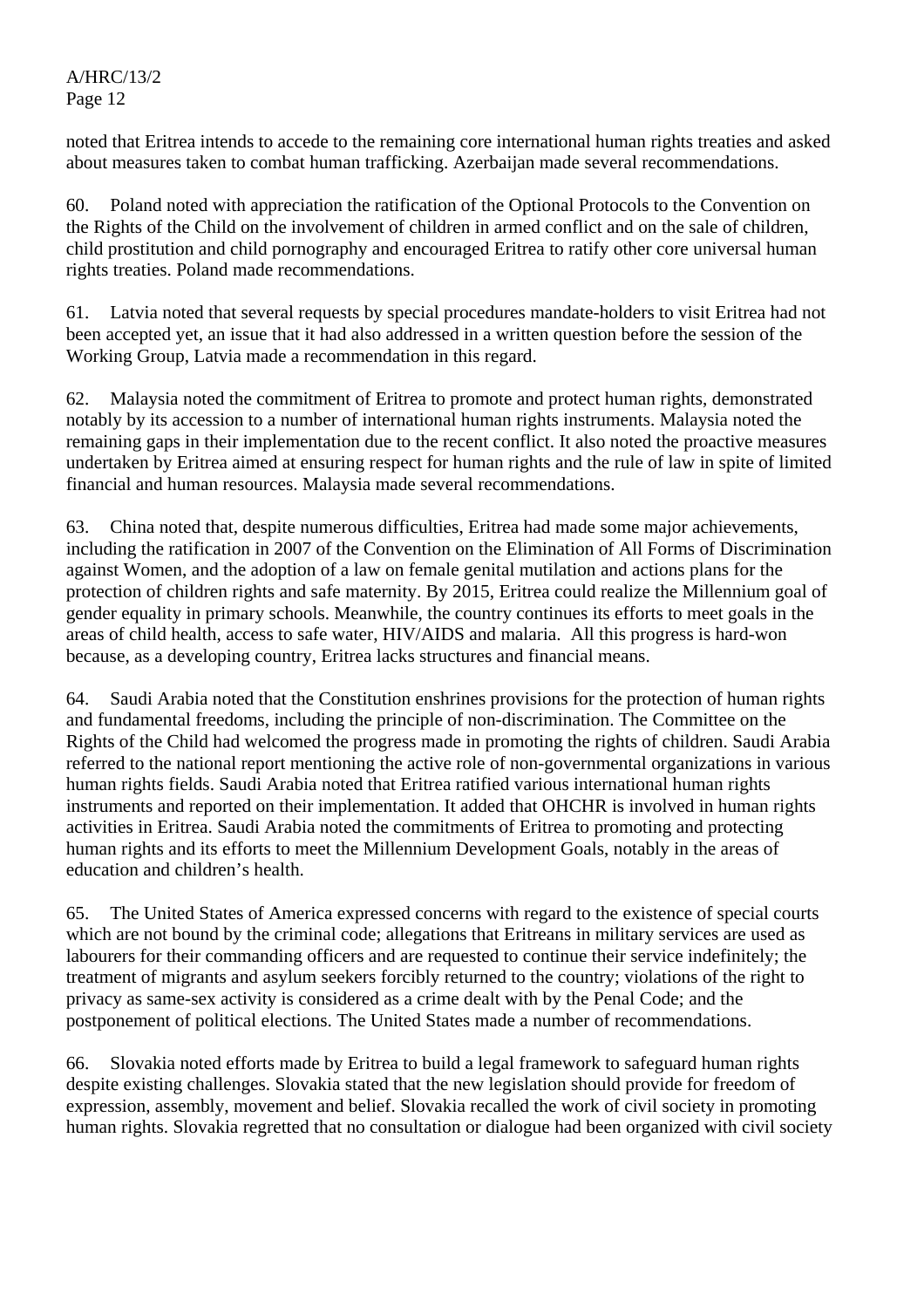within the framework of the universal periodic review and hoped for open and inclusive participation of civil society in the implementation of the Working Group's recommendations. Slovakia stated that in spite of a prohibition by law, child labour is widely reported. Slovakia made several recommendations.

67. South Africa welcomed the ongoing efforts of the Government of Eritrea to reform its national laws such that they conform to its Constitution as well as its international obligations. South Africa asked questions related to the timeline of the law reform process; the training of law enforcement personnel and the judiciary; and allegations of enforced disappearances and torture by the police and the army. South Africa made recommendations.

68. Ghana noted the efforts made by Eritrea to improve human rights protection and promotion, notably some best practices, such as the participation of women in the Constitution-making process. Ghana stated that the "no war no peace" situation constitutes a major constraint to the achievement of several objectives. Ghana encouraged Eritrea to implement its Constitution. Ghana looked forward to increased cooperation between the Human Rights Council and Eritrea and hoped that Eritrea would receive necessary assistance to report on the implementation of the instrument it has ratified. Ghana made several recommendations.

69. Nigeria welcomed the strides Eritrea has made to effectively cooperate with all stakeholders and to harmonize its domestic legislation with international human rights instruments. Nigeria also noted that it was important for the Council to appreciate the various constraints that stand in the way of Eritrea in its efforts for the progressive realization of human rights, particularly economic, social and cultural rights for its citizens. Nigeria made recommendations.

70. Bangladesh stated that it understood the challenges and prospects facing Eritrea, taking into account its situation. It noted with satisfaction the steps taken to improve the socio-economic condition of the population, notably the progress made relating to the Millennium Development Goals. Special mention was made of the progress achieved regarding health and education. Bangladesh commended Eritrea for the adoption of the transitional civil code. Bangladesh made reference to the challenges faced by Eritrea, notably the lack of financial resources, which hinders enjoyment of economic and social rights in particular. Bangladesh referred to poverty and food insecurity and stated that international support would be essential for the poverty eradication programmes and to achieve food security. Bangladesh made several recommendations.

71. The Islamic Republic of Iran noted that Eritrea is currently elaborating a five-year development plan with a view to eradicating poverty and providing access to education, health care, job opportunity and social security for all its citizens. The Islamic Republic of Iran also noted that the Government was developing a health care sector in order to address and reduce maternal and child mortality. Iran made recommendations.

72. The delegation stated that it had taken note of comments and recommendations made and would respond to some of them. Concerning questions raised about the exploitation of women, the delegation indicated that there are concerted efforts to promote the women's agenda and rights in the country. On the related matter of female genital mutilation, the delegation referred to the extensive campaign by the Government to educate the public about this issue. It pointed out that, while the practice was rooted in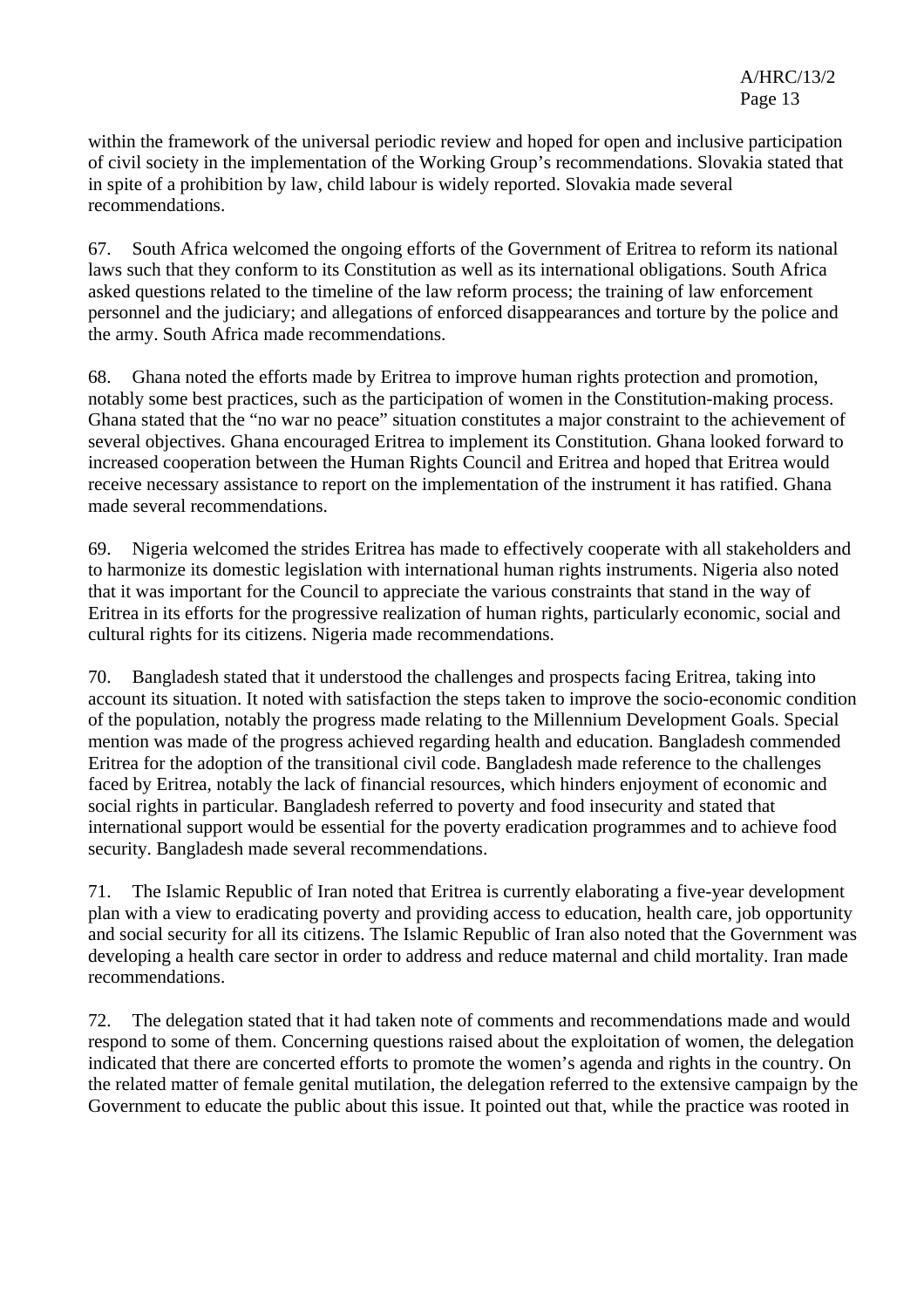a very traditional culture, which will take time to wipe out, the Government is committed to addressing this issue.

73. On the issue of human trafficking, the delegation pointed out that there were two aspects to it: migration for economic reasons and illegal trafficking. As concerns economic migrants, while there may have been some anomalies in the past, today Eritrean embassies are all under instructions to extend consular services to all Eritrean migrants wherever they are, regardless of how they have come to those countries. Returnees go straight to their homes upon return, no questions asked.

74. Regarding the question raised on the Special Court, the delegation indicated there is no evidence that this court actually adjudicates on issues or cases outside of its mandate. It was there to root out corruption and was a necessary tool for governance. Experience revealed that there may have been some anomalies at its establishment but it now had established procedures.

75. Replying to the question on non-governmental organizations, the delegation indicated that international non-governmental organizations were allowed to operate in the country. If they did not accept the national law under which they should operate then it was difficult for them to operate in the country. Local non-governmental organizations did fight for the human rights of their members and of society, such as for Eritrean women, students and workers, but they might not be called human rights organizations. Local non-governmental organizations might take a different form from those in other countries, but that did not imply that they did not exist in Eritrea.

76. On the issue of freedom of movement of citizens, the delegation stated that anyone in Eritrea can move freely and work and live where they want, the exception being for those fulfilling national service.

77. The delegation understood it had not responded to all questions and would look at the written statements carefully and respond to them more fully during the plenary of the Council.

78. The delegation concluded by indicating that it had addressed many of the issues raised, and thanked all who had participated in the dialogue and provided assistance. The universal periodic review was a useful exercise. Its broad scope of issues had allowed different officials and experts to look at them in a more comprehensive way. Eritrea was ready to go further with the process of constructive engagement and building a partnership for the consolidation of human rights.

## **II. CONCLUSIONS AND/OR RECOMMENDATIONS**

79. **In the course of the discussion, the following recommendations were made to Eritrea. These recommendations will be examined by Eritrea, which will provide responses in due time. The response of Eritrea to these recommendations will be included in the outcome report to be adopted by the Human Rights Council at its thirteenth session:** 

- **1. Give favourable consideration to ratifying the Convention against Torture and Other Cruel, Inhuman or Degrading Treatment or Punishment (CAT) as well as the Convention on the Rights of Persons with Disabilities (CRPD) (Mexico);**
- **2. Accede to CAT (Azerbaijan);**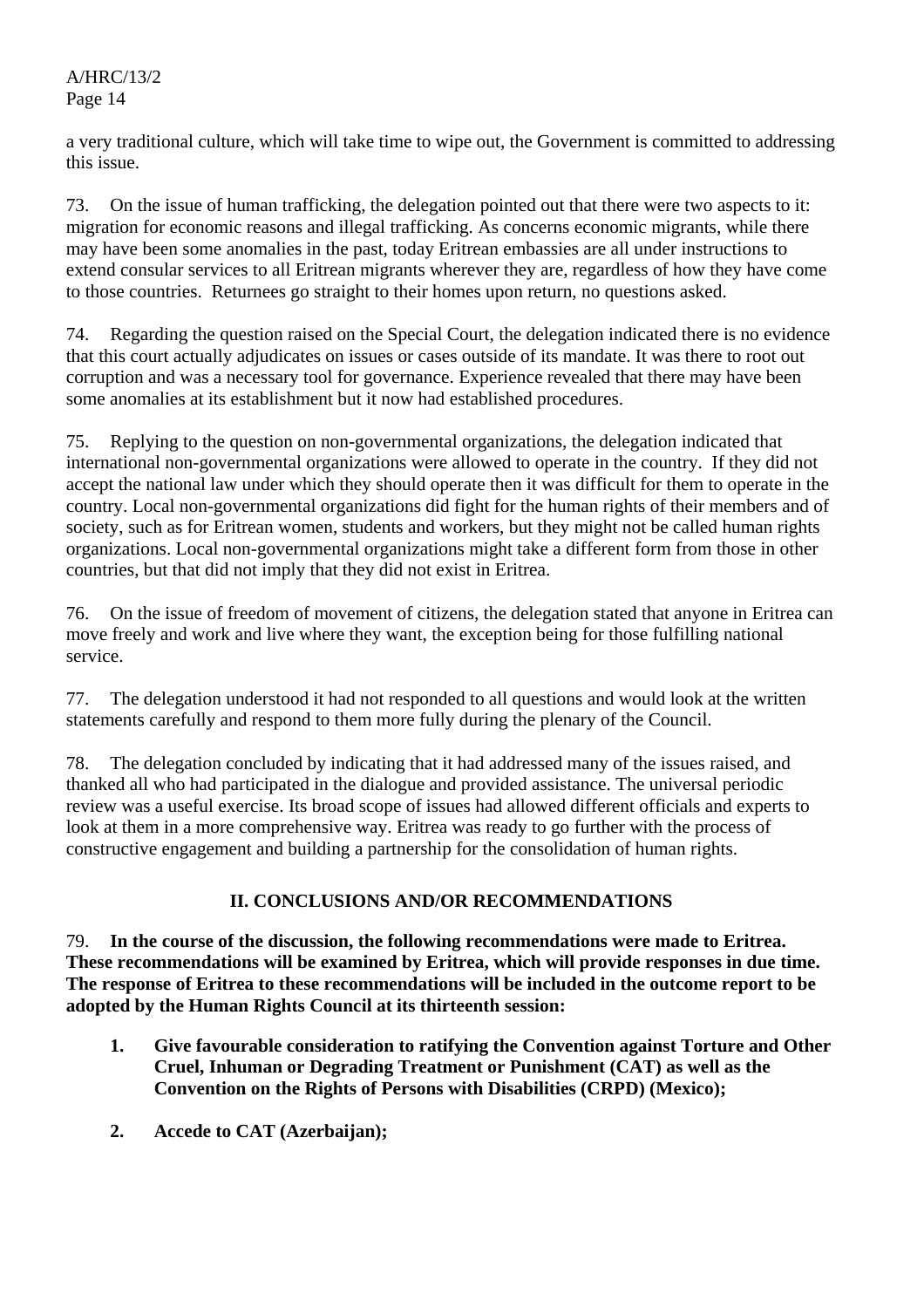- **3. Ratify CAT (Poland, Turkey, Austria, Norway);**
- **4. Ratify CAT without delay (Netherlands);**
- **5. Consider the possibility of ratifying the International Convention for the Protection of All Persons from Enforced Disappearance (CED) and accept the jurisdiction of the relevant committee (Argentina);**
- **6. Ratify the Rome Statute of the International Criminal Court, including accession to the Agreement on the Privileges and Immunities (Slovakia);**
- **7. Ratify CRPD as well the optional protocols to the International Covenant on Civil and Political Rights (ICCPR), the International Covenant on Economic, Social and Cultural Rights (ICESCR) and the Convention on the Elimination of All Forms of Discrimination against Women (Austria);**
- **8. Sign and ratify CAT, ICCPR, CED, the Optional Protocol to the Convention on the Elimination of All Forms of Discrimination against Women and CRPD and its Optional Protocol (Spain);**
- **9. Abolish the death penalty once and for all, sign and ratify the second Optional Protocol to ICCPR (Spain);**
- **10. Ratify ILO convention 182 on the worst forms of child labour following the relevant recommendation made by Committee on the Rights of the Child in 2008 (France);**
- **11. Sign, ratify and implement CED as soon as possible and cooperate actively with the Working Group on enforced or involuntary disappearances (France);**
- **12. Ratify CAT and its Optional Protocol, as well the two Optional Protocols to ICCPR, and the Rome Statute of the International Criminal Court (Chile);**
- **13. Consider ratifying the Rome Statute, CAT and the second Optional Protocol to ICCPR (Switzerland);**
- **14. Ratify the Optional Protocol to the Convention on the Elimination of All Forms of Discrimination against Women and the International Convention on the Protection of the Rights of All Migrant workers and Members of their Families (Nigeria);**
- **15. Implement the 1997 Constitution and the rights that this document enshrines, including freedom of expression (Australia);**
- **16. Take the necessary steps to implement its Constitution (Canada);**
- **17. Expeditiously and fully implement the Constitution adopted in 1997 and strive for earliest adoption of a penal and criminal procedure code as well as a civil and civil**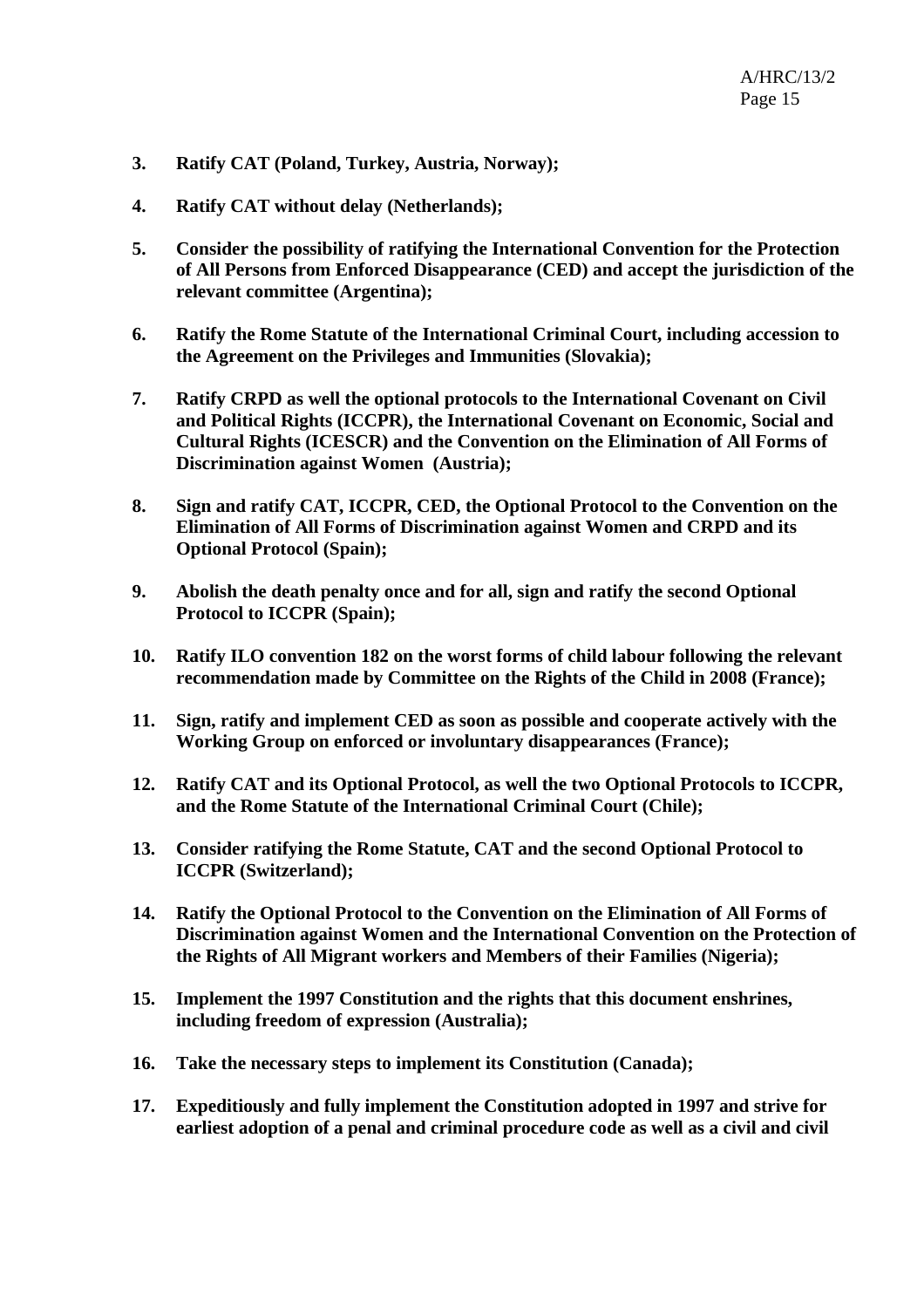**procedure code in accordance with international standards and provide clearly in new legislation for freedom of expression, assembly, movement and belief (Slovakia);** 

- **18. Apply the 1997 Constitution, approve a law on political parties and hold democratic elections (Spain);**
- **19. Implement the 1997 Constitution and publicly affirm the right to freedom of expression, opinion, religion, association and movement (Slovenia);**
- **20. Consider establishing an independent national human rights institution in conformity with the Paris Principles (Algeria, Egypt);**
- **21. Consider establishing an independent national human rights institution (Nigeria) ;**
- **22. Strengthen its human rights infrastructure (Pakistan);**
- **23. Adopt a national action plan for children in order to cover all areas included in the Convention on the Rights of the Child (Algeria);**
- **24. Consider issuing a standing invitation to all United Nations human rights special procedures (Brazil);**
- **25. Grant the request made by the Special Rapporteur on torture in 2005 and 2007 to visit the country (Netherlands);**
- **26. Invite the special procedures mandate-holders who requested to visit the country (Turkey);**
- **27. Issue a standing invitation to the special procedures of the Human Rights Council (Poland, Argentina, Chile);**
- **28. Extend a standing invitation to all special procedures and give a positive response to pending visits of Special Rapporteurs on freedom of expression, freedom of religion and the right to food and the Special Rapporteur on torture (Spain);**
- **29. Respond positively to requests for visits by the United Nations Special Rapporteurs on torture and freedom of opinion and expression (Ireland);**
- **30. Enhance the level of cooperation with different United Nations treaty bodies and special procedures (Azerbaijan);**
- **31. Step up cooperation with the special procedures and consider extending a standing invitation to them (Latvia);**
- **32. Improve its cooperation with the United Nations treaty bodies by agreeing on timelines for submitting overdue reports to the Committee on the Elimination of**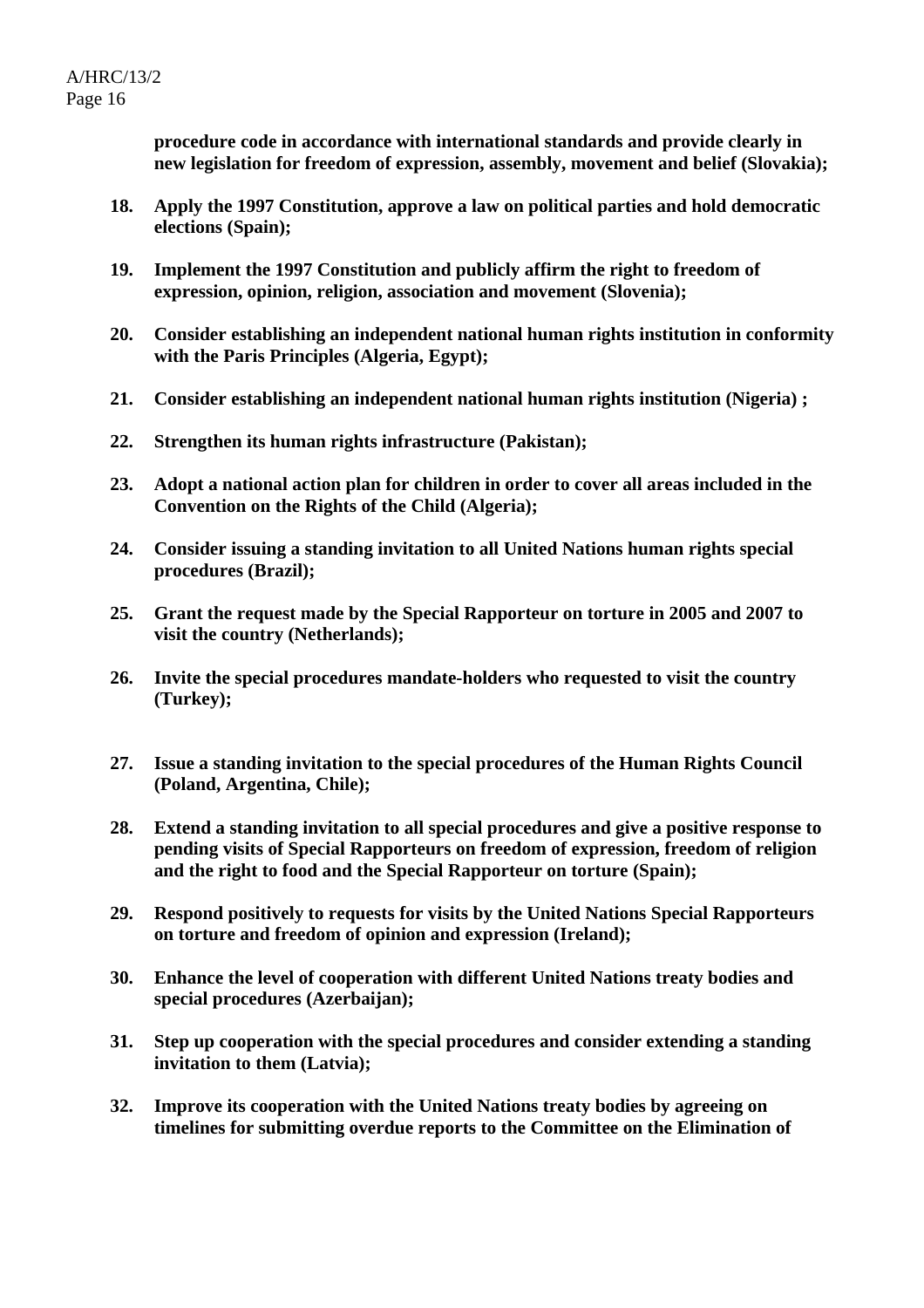**Racial Discrimination and Committee on Economic, Social and Cultural Rights and, if need be, identify needs for assistance to that end (Norway);** 

- **33. Establish an effective and inclusive process to follow-up on recommendations of the Working Group on the Universal Periodic Review (Norway);**
- **34. Repeal all legislative provisions which criminalize sexual activity between consenting adults of the same sex (Canada);**
- **35. Bring its penal code into conformity with its international human rights obligations by repealing those provisions which criminalize same-sex activity between consenting adults (United States);**
- **36. Implement the recommendations of the Committee on the Rights of the Child (Norway);**
- **37. Fully implement the recommendations of the Committee on the Rights of the Child contained in paragraph 61 of document CRC/C/ERI/CO/3 (Slovenia);**
- **38. Take necessary measures to ensure full enjoyment of the right to life, physical integrity and security of all persons (Argentina);**
- **39. Make the promotion of gender equality an explicit component in all development policies (Spain);**
- **40. Consider implementing an educational campaign aimed at the promotion of gender equity, as well as awareness-raising on harmful practices against women (South Africa);**
- **41. Take all measures which may contribute to combat female genital mutilation (Algeria);**
- **42. Fully enforce the commitment to abolishing female genital mutilation (Ireland);**
- **43. Implement in a comprehensive manner the national plan against female genital mutilation and allocate adequate resources to this end (Norway);**
- **44. Continue and strengthen its efforts regarding the prohibition of female genital mutilation (Germany);**
- **45. Continue to apply existing legislation and adopt measures to eradicate female genital mutilation (Chile);**
- **46. Take all measures to ensure the prohibition of female genital mutilation and its effective criminalization (Argentina, Norway);**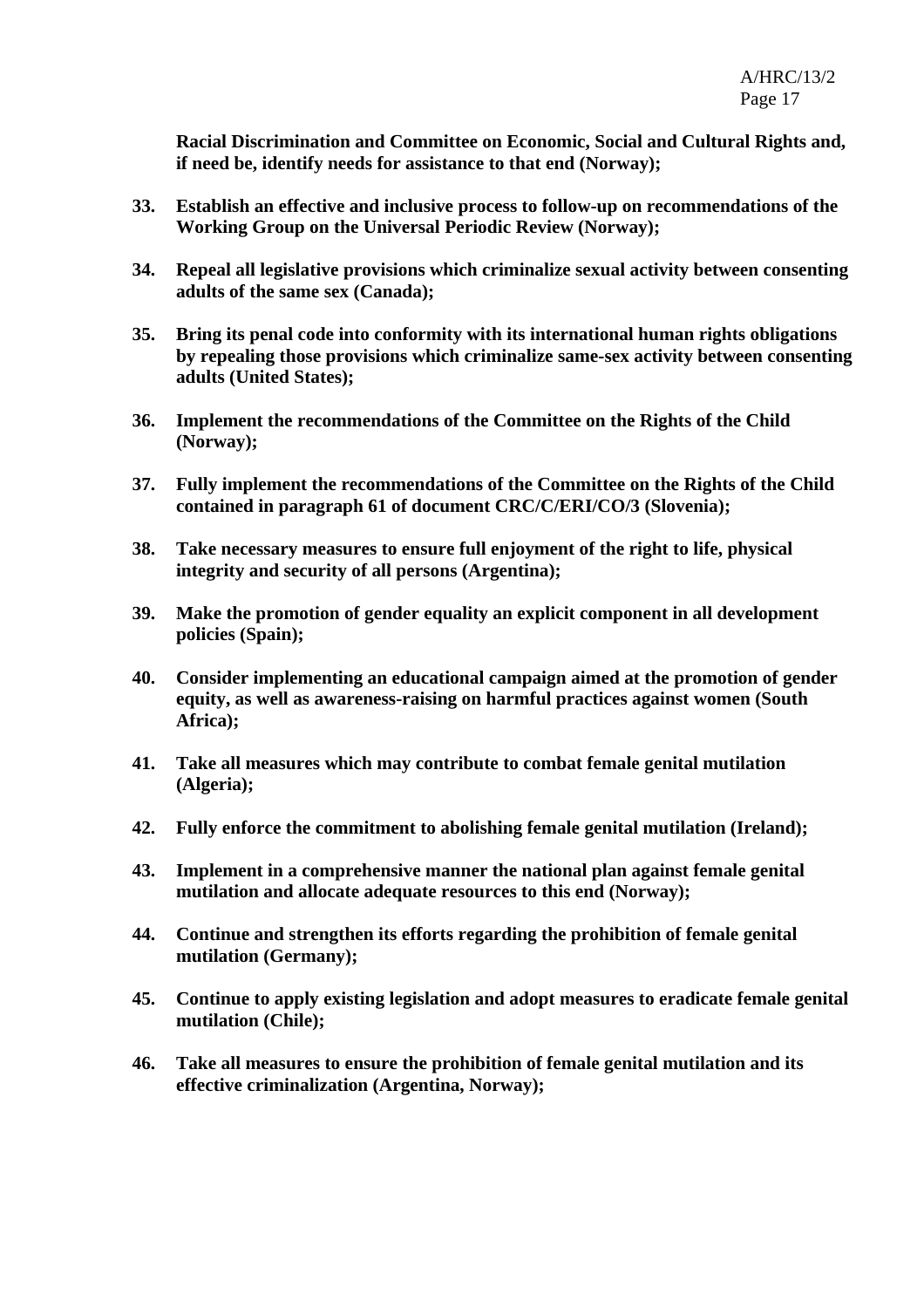- **47. Implement a strategy to support the law banning female genital mutilation, including an awareness and education campaign (Canada);**
- **48. Continue its efforts to raise awareness as well as effectively enforce the abolishment of female genital mutilation by providing adequate resources and bringing perpetrators of such cruelty to justice (Austria);**
- **49. Strengthen its implementation of the laws to protect women and girls from rape and other forms of sexual violence and sexual exploitation and hold accountable those responsible for such crimes (Ghana);**
- **50. Criminalize all acts of sexual violence and rape in marriage (Spain);**
- **51. Criminalize rape in marriage (France);**
- **52. Adopt a more comprehensive legislation to combat domestic violence and all forms of sexual abuse (France);**
- **53. Take appropriate measures to guarantee that all legal provisions, and especially those of the Civil Code and customary practices, are in conformity with the minimum age for marriage which, under the Constitution, is 18 years (France);**
- **54. Take all necessary measures to protect the human rights, dignity and physical integrity of female members of the armed forces through an awareness-raising campaign, and also by taking firm judicial and disciplinary action against perpetrators (Austria);**
- **55. Undertake all necessary measures to stop sexual exploitation and violence against women in the armed forces (Slovenia);**
- **56. Take all possible measures to prevent the recruitment and torture or cruel and degrading treatment by the police and military of children (Germany);**
- **57. Make means available to give effect to the norm which raises the minimum age for military service and guarantees that minors not be subjected to any treatment that violates fundamental human rights and that they be ensured the right not to do their military service (Argentina);**
- **58. Respect the provisions of the Proclamation on National Service and immediately end the practice of indefinitely extending military service (Canada);**
- **59. Recognize the right to conscientious objection to military service and reinstate the alternative civilian national service (Slovenia);**
- **60. Consider ending the practice of indefinite national service and begin a process of phased demobilization for those who have served for more than the statutory 18 months (United Kingdom);**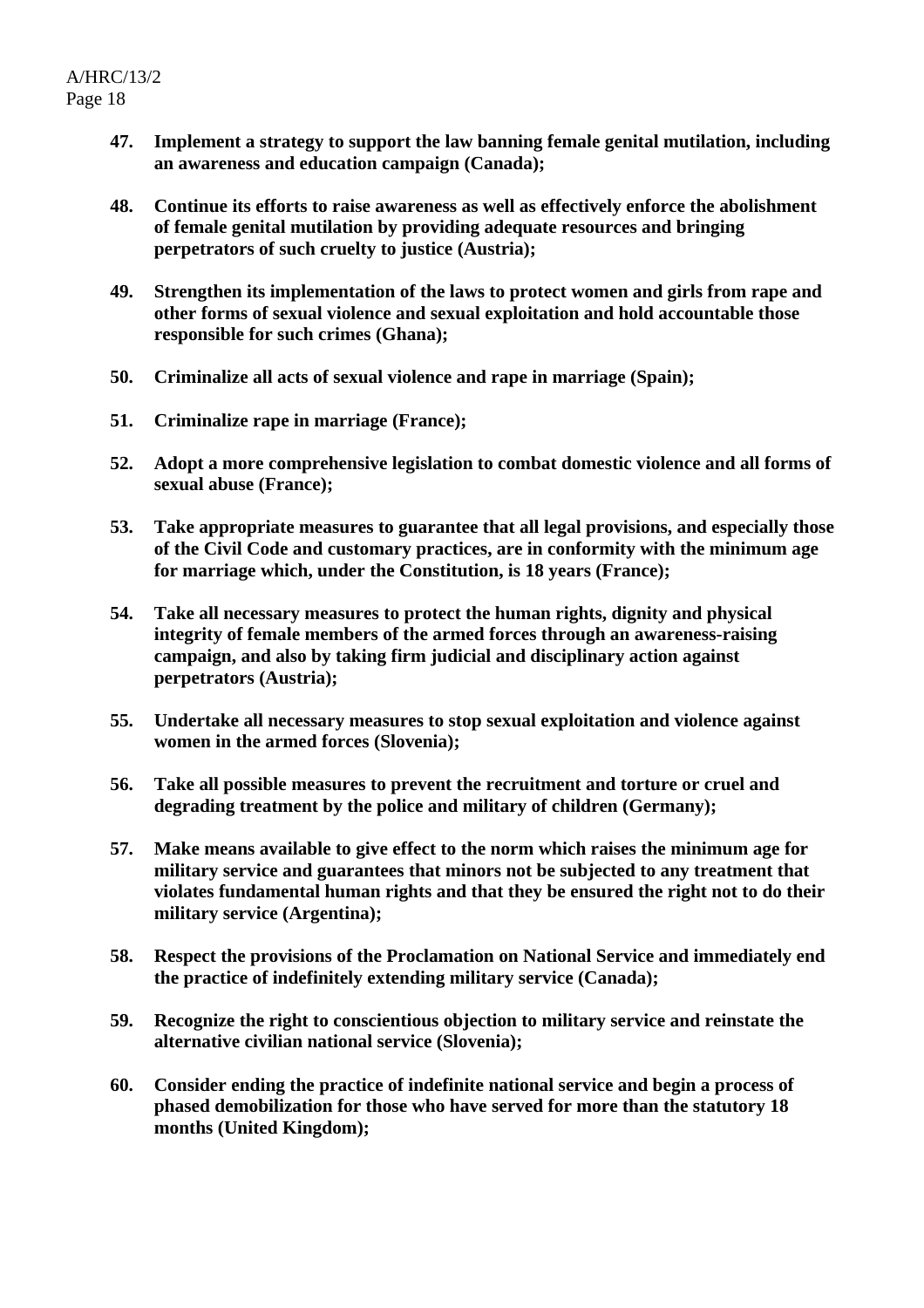- **61. Look to ensure the avoidance of national service conscripts being used as forced labour for private enterprises and to end the recruitment of children under the age of 18 into military service and training (United Kingdom);**
- **62. Curb abuses of Eritrean citizens in the national service programme, pass and enforce a comprehensive anti-trafficking statute, and cease the conscription of children into military services (United States );**
- **63. Take effective measures to eradicate underage recruitment (under 18), to elaborate programmes for protection of children from torture, cruel, inhuman or degrading treatment and to provide independent access to physical and psychological recovery, social reintegration and compensation for victims of armed conflicts (Poland);**
- **64. Make a concerted effort to prevent the use of child soldiers in its recurrent armed conflict (Ghana);**
- **65. Take effective measures to protect all children against torture, cruel, inhuman and degrading treatment as well as investigating and punishing those responsible (Argentina);**
- **66. Issue clear public orders to the security forces to cease arbitrary arrest, detention and torture (Slovenia);**
- **67. Fully cooperate with the competent humanitarian bodies in order to secure the protection of internally displaced children (Chile);**
- **68. Strengthen its efforts to address the problems of street children and child labour (Azerbaijan);**
- **69. Ban child corporal punishment, notably within the penal and the educational system (France);**
- **70. Consider developing a comprehensive plan for the care and protection of children as recommended by the Committee on the Rights of the Child (South Africa);**
- **71. Strengthen efforts in raising public awareness to eliminate child labour (Slovakia);**
- **72. Put in place a separate system of juvenile justice which will provide for the creation of separate detention facilities for children and adults (France);**
- **73. Adopt measures to improve the access for international and national humanitarian organizations to detention centres (Mexico);**
- **74. Provide unlimited access to the International Committee of the Red Cross to all detention facilities in the country (Netherlands);**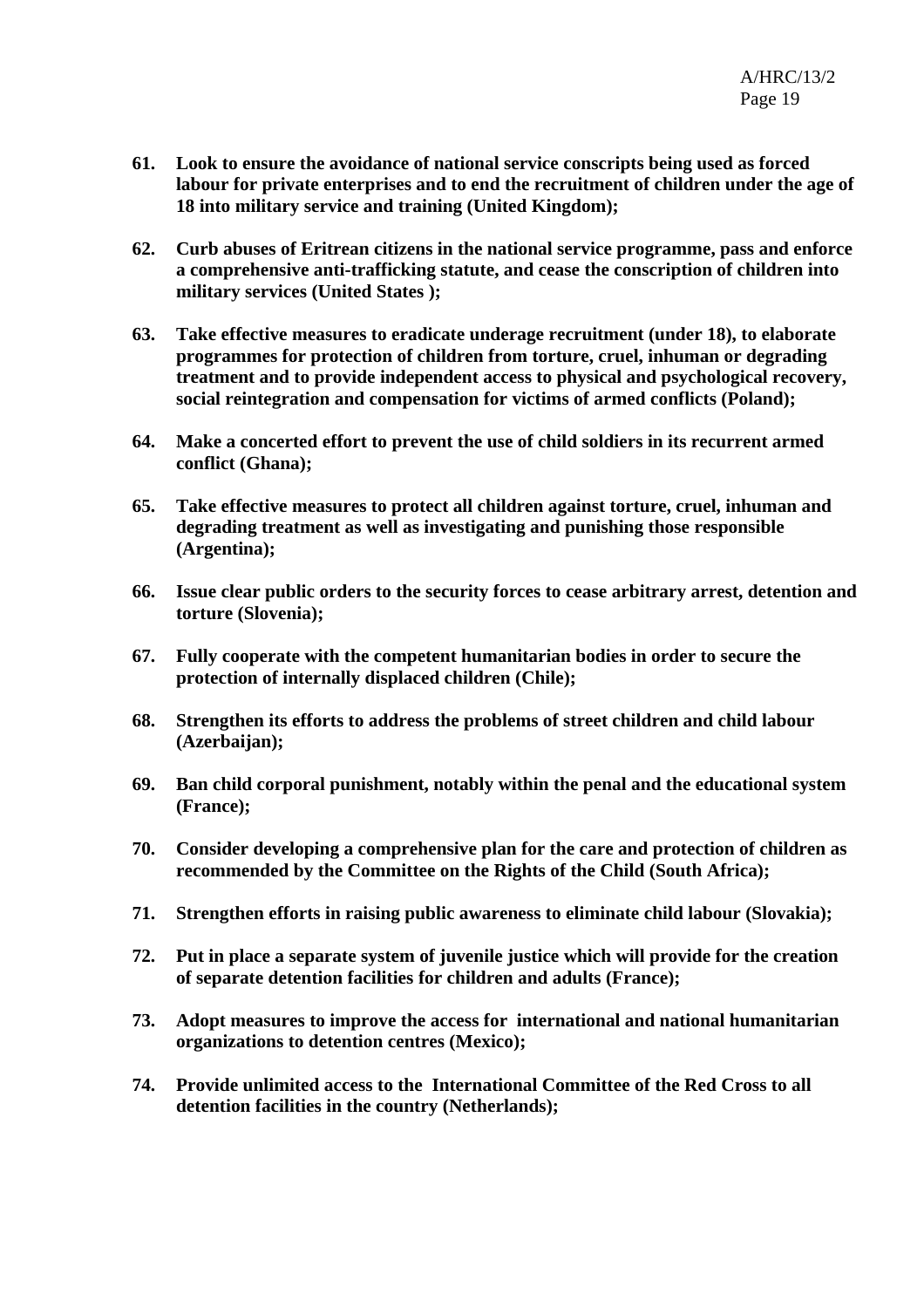- **75. Allow independent monitors access to all known and secret detention facilities within one year (Slovenia);**
- **76. Allow independent monitors to access all Eritrean detention facilities and ensure that international standards of law in the treatment of prisoners are respected in Eritrea (Australia);**
- **77. Treat all detainees humanely and immediately release all prisoners detained without charge or trial or opportunity for appeal (Canada);**
- **78. Respect international standards of law in the treatment of prisoners (Slovenia);**
- **79. Ensure that arrested persons have adequate access to legal representation and to establish effective judicial oversight over police and security forces (Austria);**
- **80. Charge all other prisoners with a recognizable criminal offence and ensure that they are tried in accordance with international standards (Canada);**
- **81. Dismantle the "special courts" and transfer all cases to the criminal courts or high courts, to comply with human rights obligations regarding fair hearings and due process (United States);**
- **82. Release anyone detained without charges (Switzerland);**
- **83. Establish rules that limit preventive custody in the absence of formal criminal charges (Netherlands);**
- **84. Continue its efforts in the area of human rights with regard to post-incarceration situations in order to ensure a better reintegration into society for prisoners (Morocco);**
- **85. Investigate allegations of extrajudicial killings, torture and other cruel and inhuman or degrading treatment and bring perpetrators to justice (Australia);**
- **86. Take the necessary measures to inquire into all allegations of human rights violations and bring to trial those responsible (Switzerland);**
- **87. Cooperate fully with the Working Group on Enforced and Involuntary Disappearances (Netherlands);**
- **88. Investigate all pending complaints about enforced or involuntary disappearances and have their perpetrators punished (Chile);**
- **89. Take steps to ensure that freedom of religion is respected (Australia);**
- **90. Respect the right of any individual to practice his or her religion of belief without any restriction (Netherlands);**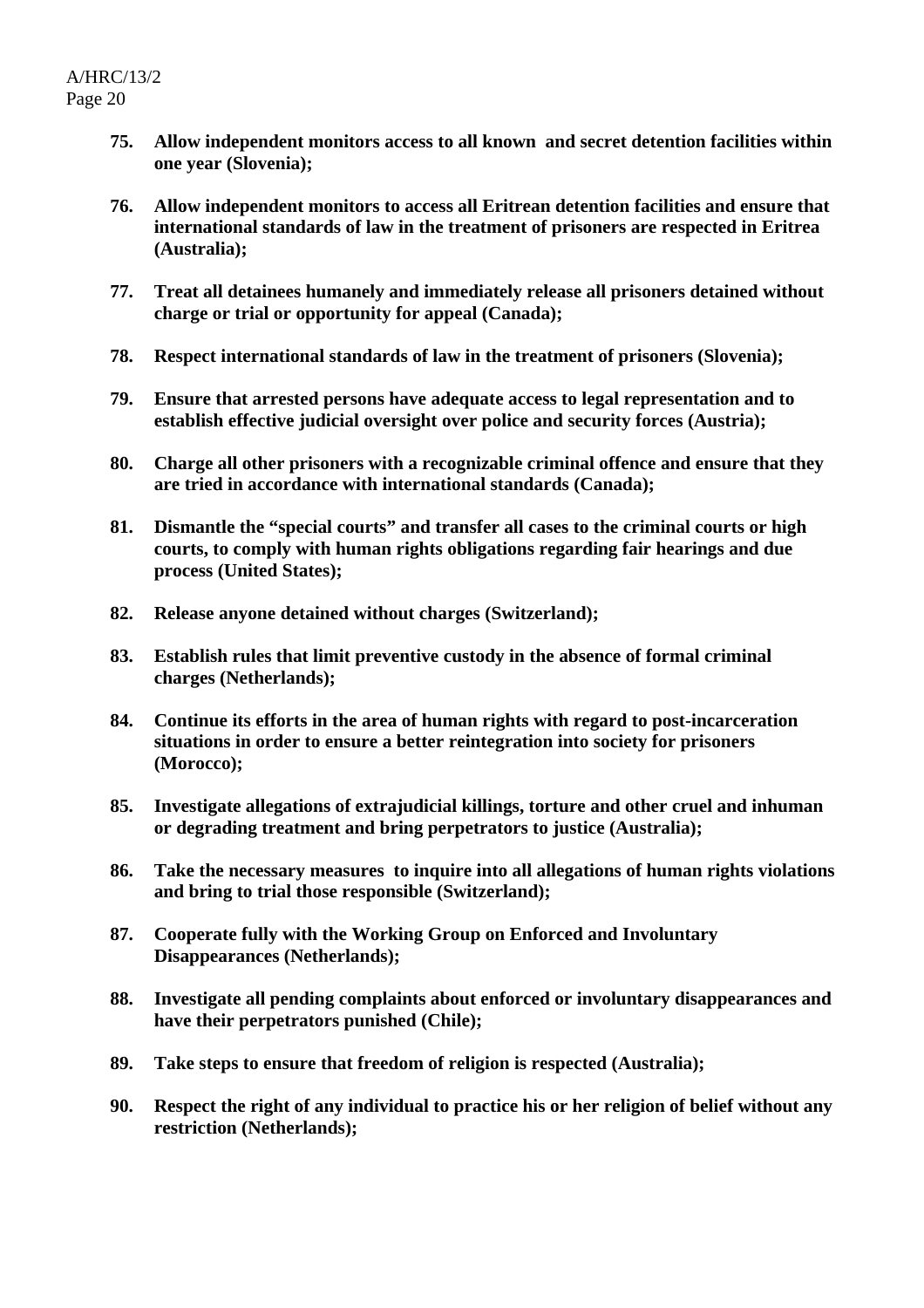- **91. Cease arbitrary arrest and detention of people based on their religious beliefs, and review the legal framework governing religious groups and organizations (Austria);**
- **92. Issue immediate and clear public orders to security forces to cease arbitrary arrest, detention and torture on the basis of religion or belief (Ireland);**
- **93. Adopt measures to secure the freedom of religion and belief (Chile);**
- **94. Take further measures to ensure full respect for freedom of expression and of the press in accordance with its international obligations, including ICCPR, to which Eritrea is a party (Sweden);**
- **95. Take measures to ensure the prompt release of persons detained for exercising their freedom of expression or as a result of their political views (Sweden);**
- **96. Take the measures necessary to fully respect the right to freedom of opinion and expression, including by introducing a law to allow independent media and enable journalists to exercise their profession freely (Canada);**
- **97. As a first step consider a broad amnesty of remaining political and religious prisoners (Brazil);**
- **98. Unconditionally release all prisoners detained solely because of their political, religious or other conscientiously held beliefs (Norway);**
- **99. Inform the international community of the conditions of the G11 and other political, media and religious detainees and grant access to them by an international organization to ascertain their conditions, and make clear the charges against them and the legal process to which they will be subjected (United Kingdom);**
- **100. Conduct a national review to examine the need to maintain the national state of emergency that has denied the people their basic human rights (United States);**
- **101. Not detain, persecute or prosecute returned migrants and asylum seekers and allow the international community, especially the Office of the United Nations High Commissioner for Refugees, access to returnees (United States );**
- **102. Within the framework of a broad political dialogue, facilitate the participation of all sectors of the society in the political process, including through support for the independence of the judiciary and the press and freedom of expression and assembly (Ghana);**
- **103. Review and ease restrictions on Eritrean and international non-governmental organizations (Australia);**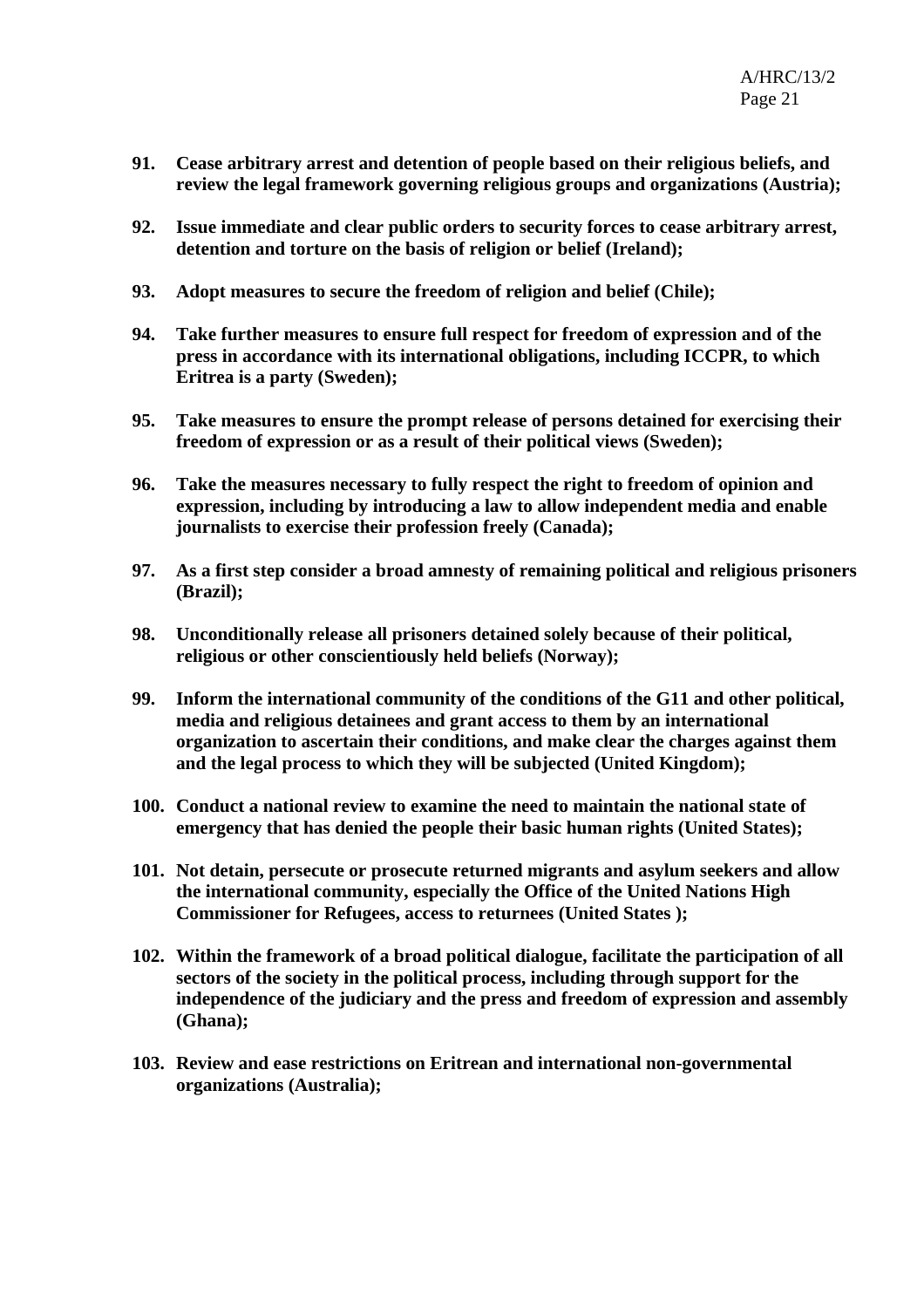- **104. Improve the working conditions and involvement of local and international NGOs (Norway);**
- **105. Create a more favourable environment for a stronger civil society in the country, including guaranteeing the full legitimacy for human rights defenders to spare them from the harassment they had to face so far and establish closer links with international human rights non-governmental organizations (Slovakia);**
- **106. Remove any legal and other difficulties that restrict the effectiveness and independence of the work of international non-governmental organizations (Germany);**
- **107. Take all necessary steps to ensure the full enjoyment of the right of all persons to take part in the Government of his or her country (Sweden);**
- **108. Adopt the necessary measures to facilitate the access to and distribution of international humanitarian assistance in the country so as to support the efforts made by the Government to meet the needs of the population (Mexico);**
- **109. Continue and enhance the ongoing positive efforts aimed at increasing the quality and accessibility of health services for all its citizens (Cuba);**
- **110. Intensify efforts aimed at achieving health-related Millennium Development Goals including child health, maternal mortality, HIV/AIDS, malaria and other major diseases and access to safe water (Malaysia);**
- **111. Continue its efforts to promote human rights, above all the education of children and the provision of health services for children (Saudi Arabia);**
- **112. Redouble its efforts in the area of poverty eradication, including by allocating adequate human and financial resources and providing support and material assistance to the most marginalised and disadvantage groups in the country (Malaysia);**
- **113. Strengthen measures aimed at the alleviation of poverty as well as access to education and health services (South Africa);**
- **114. Continue its efforts to eradicate poverty with the support and cooperation of the international community (Bangladesh);**
- **115. Continue its efforts to eliminate poverty and reduce disparities in the standards of living in urban and rural areas (Democratic Republic of the Congo);**
- **116. Continue and intensify efforts for further promotion of economic, social and cultural rights, including the right to development for better realization of the Millennium Development Goals (Islamic Republic of Iran);**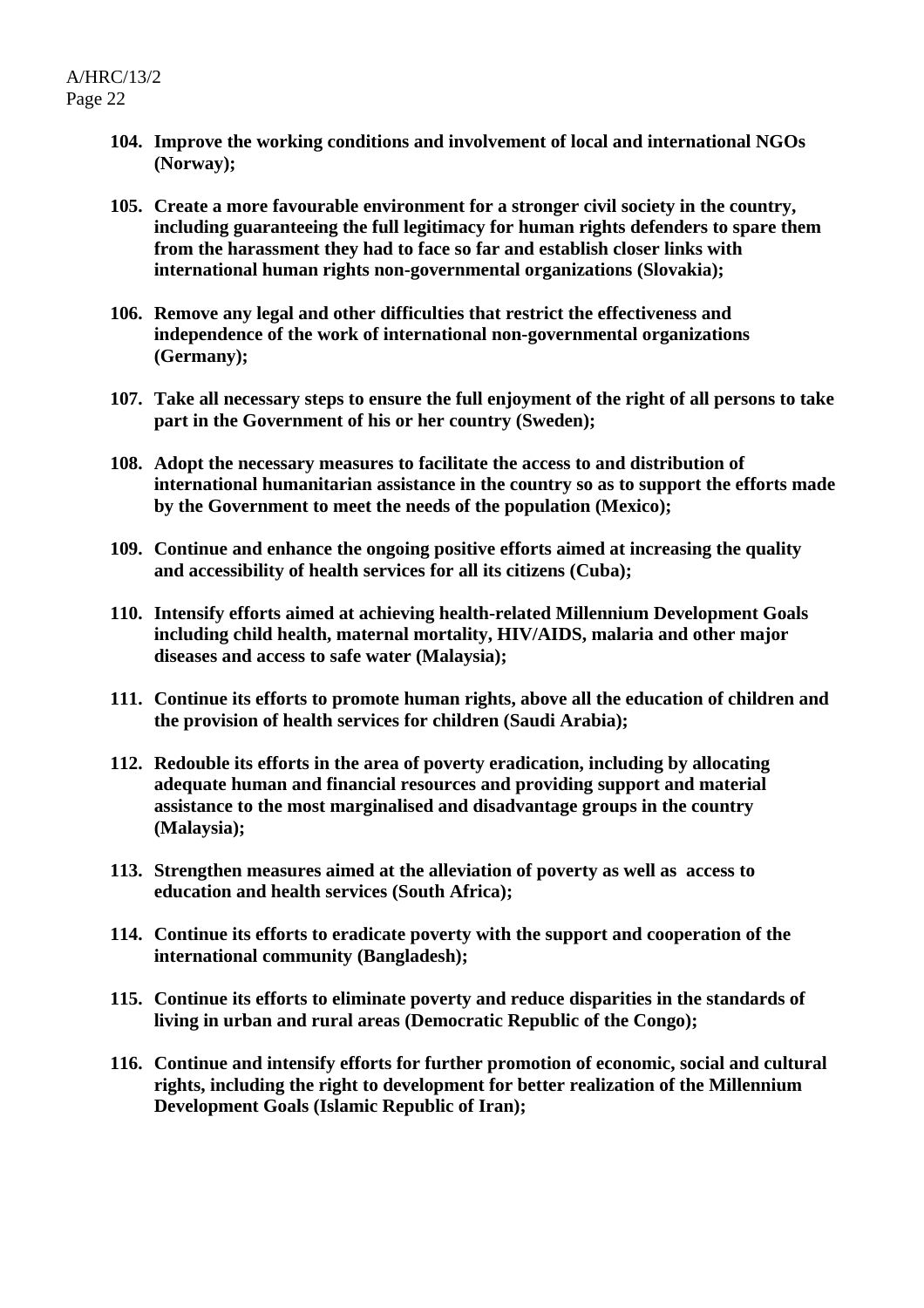- **117. Continue and strengthen the positive ongoing efforts aimed at increasing the school enrolment rate of its citizen, with special emphasis on girls and boys (Cuba);**
- **118. Continue its efforts to guarantee the rights of education to children with disabilities in order to facilitate their integration in the society (Qatar);**
- **119. Request technical assistance from OHCHR to submit its fourth report to the Committee on the Elimination of Discrimination against Women as soon as possible and undertake measures to combat attitudes which may be discriminatory against women (Algeria);**
- **120. Seek technical and financial assistance by the international community in order to contribute to further promotion of economic, social and cultural rights, including the right to development for better realization of the Millennium Development Goals (Islamic Republic of Iran);**
- **121. Call upon the international community to pay attention to the existing difficulties at the present stage of its development and provide assistance to it in accordance with its national priorities, in the realms of human rights education and training to relevant bodies of the public sector as well as national capacity-building with respect to preparing periodic reports under the international treaties that Eritrea is party to (Egypt);**
- **122. Continue to seek aid from OHCHR as well as other international donors (Saudi Arabia);**
- **123. Call upon the Working Group on the Universal Periodic Review to consider its request, contained in paragraph 92 of its national report, related to its needs in the field of capacity-building and technical cooperation (United Arab Emirates);**
- **124. Seek assistance from the international community to define, in consultation with the Government, needs in the area of technical and financial assistance for implementing priority programmes in terms of the State policies to promote and protect human rights (Morocco);**
- **125. Develop a detailed plan of needs in order to support its request for technical assistance in the context of bilateral and multilateral cooperation (Democratic Republic of the Congo);**
- **126. Request technical assistance from the international community in order to identify useful and good practices for the realization of economic and social rights (Switzerland);**
- **127. Seek technical and capacity-building assistance to increase its capacity for the implementation of its treaty obligations (Pakistan);**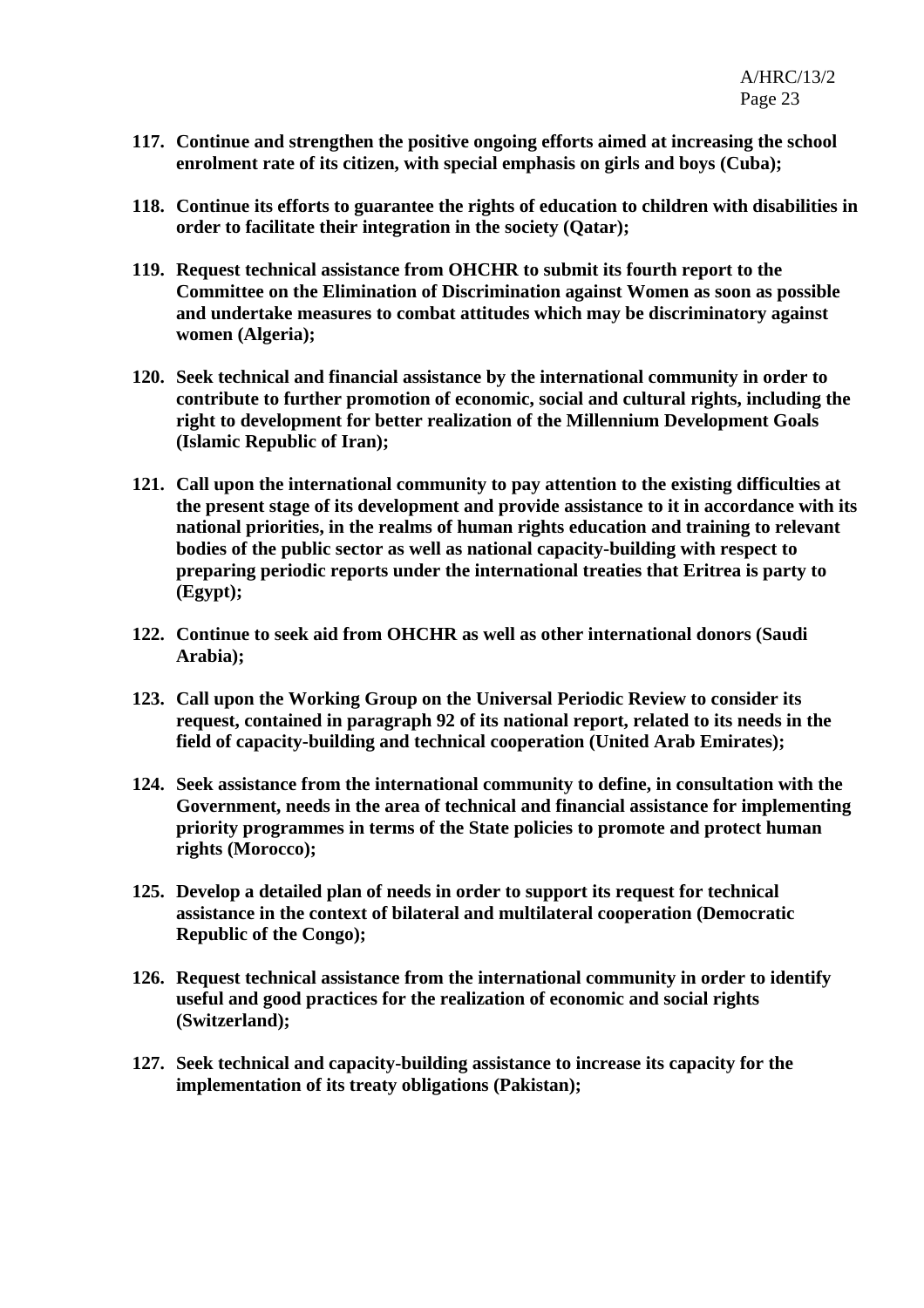- **128. Follow-up on the recommendation of the Committee on the Rights of Child to seek technical assistance from UNICEF on specific areas, including improving access to education for women and girls and in increasing the rate of registrations births (Malaysia);**
- **129. Establish effective partnership with the donor community with a view to attaining food security through receipt of sufficient food assistance, development of agriculture sectors by receiving resources and technology and introduction of appropriate food distribution system (Bangladesh);**
- **130. Continue to discuss human rights issues frankly with the international community and the European Union, and in so doing find constructive ways of making progress on its international obligations and make tangible improvements on the ground (The United Kingdom);**
- **131. Take concrete measures aiming at fostering a genuine human rights culture with due regard to national and regional particularities as well as historical, cultural and religious background (Islamic Republic of Iran).**

80. **All conclusions and/or recommendations contained in the present report reflect the position of the submitting State(s) and/or the State under review. They should not be construed as endorsed by the Working Group as a whole.**